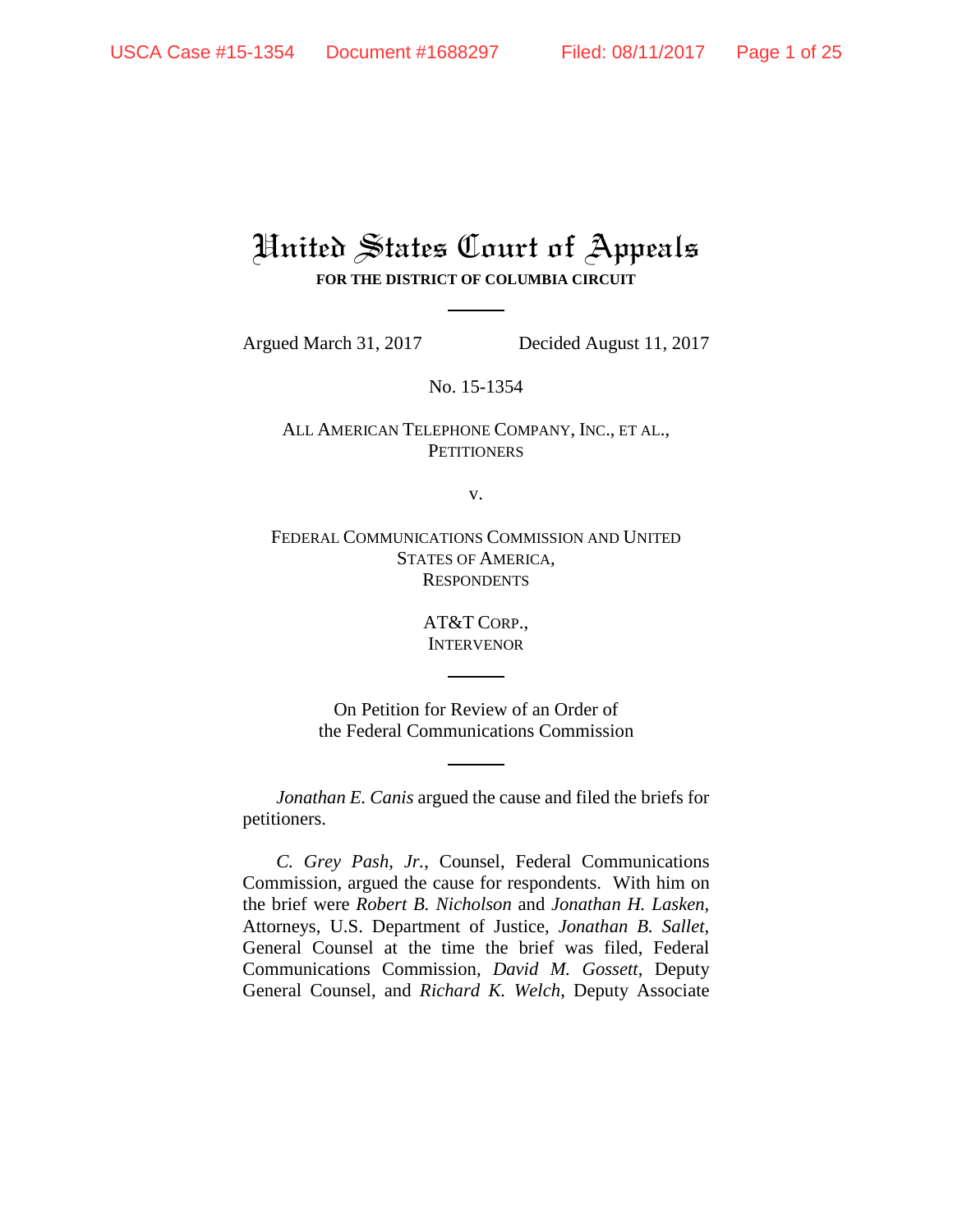General Counsel. *Jacob M. Lewis*, Associate General Counsel and *Lisa S. Gelb*, Attorney, Federal Communications Commission, entered appearances.

*James F. Bendernagel Jr.* and *Michael J. Hunseder* were on the brief for intervenor in support of respondents.

Before: TATEL, GRIFFITH, and MILLETT, *Circuit Judges*.

Opinion for the court filed by *Circuit Judge* MILLETT.

MILLETT, *Circuit Judge*: The Federal Communications Commission held that Petitioners All American Telephone Co., e-Pinnacle Communications Inc., and Chasecom improperly engaged in a scheme designed to collect millions of dollars in unwarranted long-distance access charges from AT&T. All American and the other petitioning companies do not challenge that liability determination. They challenge only the Commission's award of damages to AT&T and statements in the Commission's decision that refer to the merits of the companies' state-law claims against AT&T, which are pending in a separate action in the Southern District of New York. We uphold the Commission's award of damages, but vacate those aspects of the Commission's order that tread on the merits of the companies' state-law claims.

**I**

#### **A**

The Federal Communications Commission regulates common-carrier providers of wired telephone services, including the fees that they charge to customers. *See* 47 U.S.C. § 201. One of the fees that the Commission regulates is for "exchange access services" rendered for long-distance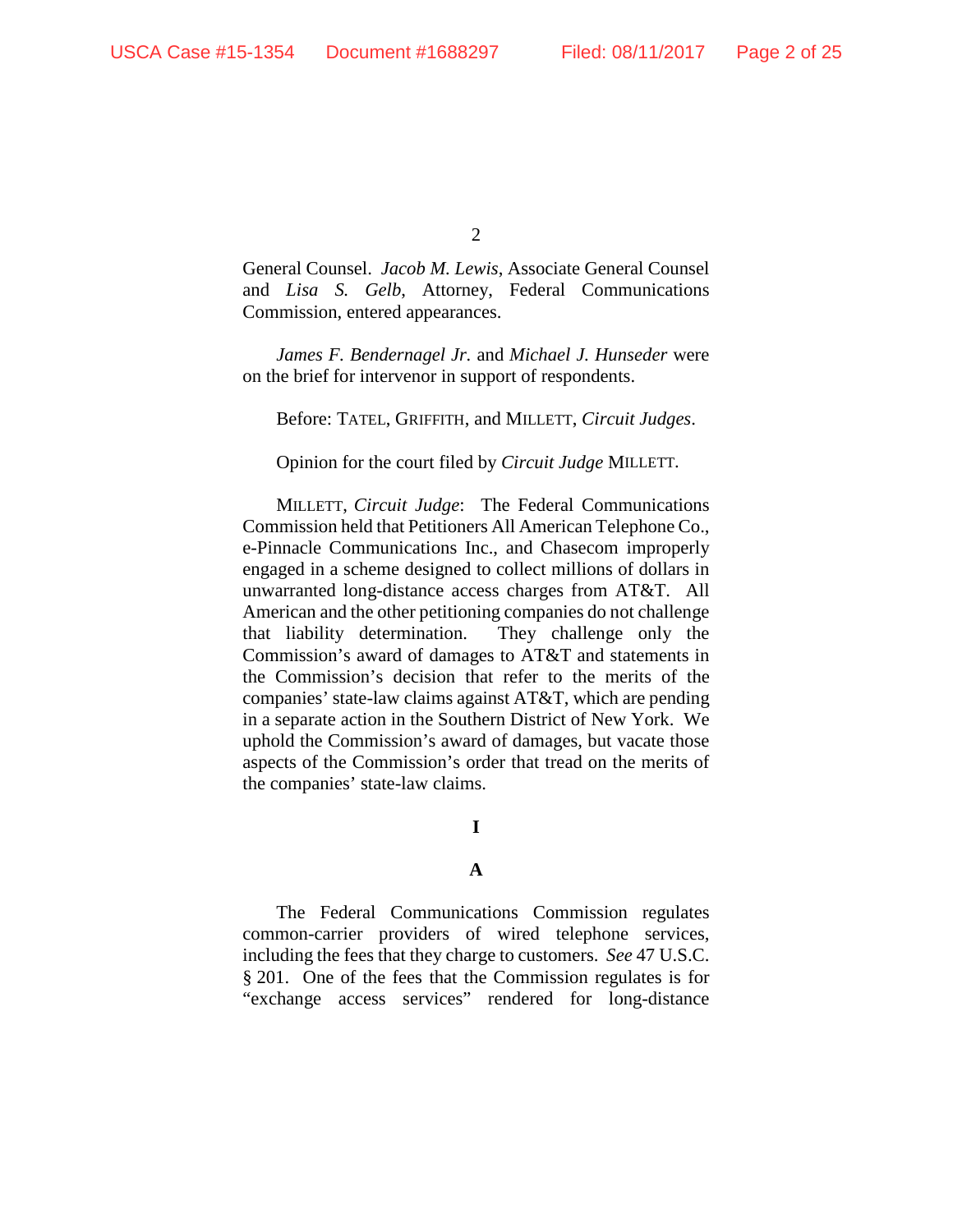telephone calls. *See* 47 C.F.R. § 61.26. Those fees are often referred to as "access charges." They work like this: When a person places a long-distance call, a local exchange carrier operating in the caller's geographic area will route the call to an "interstate exchange carrier," also known as an "interexchange carrier." That interexchange carrier, in turn, will connect the call to the recipient's local exchange carrier. When the recipient's local exchange carrier completes the call to the recipient, the interexchange carrier must pay an access charge to the local carrier for the connection service. *See Northern Valley Communications, LLC v. FCC*, 717 F.3d 1017, 1018 (D.C. Cir. 2013).

When it comes to determining the amount of that access charge, however, not all local carriers are the same under federal communications law. As part of an effort to encourage competition, federal law divides local carriers into "incumbent local exchange carriers" and "competitive local exchange carriers." *See United States Telecom Ass'n v. FCC*, 359 F.3d 554, 561 (D.C. Cir. 2004) (noting Congress's intent "to foster a competitive market in telecommunications"). Incumbent carriers are those that, on or prior to February 8, 1996, provided service to a particular area or were part of an exchange carrier association. 47 U.S.C. § 251(h). Competitive carriers are all other local carriers, including new carriers that entered the market after that time period and compete with the incumbent carriers within a specific geographic region. *See* 47 C.F.R. § 51.903(a).

Incumbent carriers cannot impose access charges unless they file a valid tariff with the Commission. *See* 47 U.S.C. § 203(a). Competitive carriers, by contrast, can impose access charges at or below a Commission-determined rate by filing their own tariff, or they can impose access charges through a contract they individually negotiate with the interexchange

<sup>3</sup>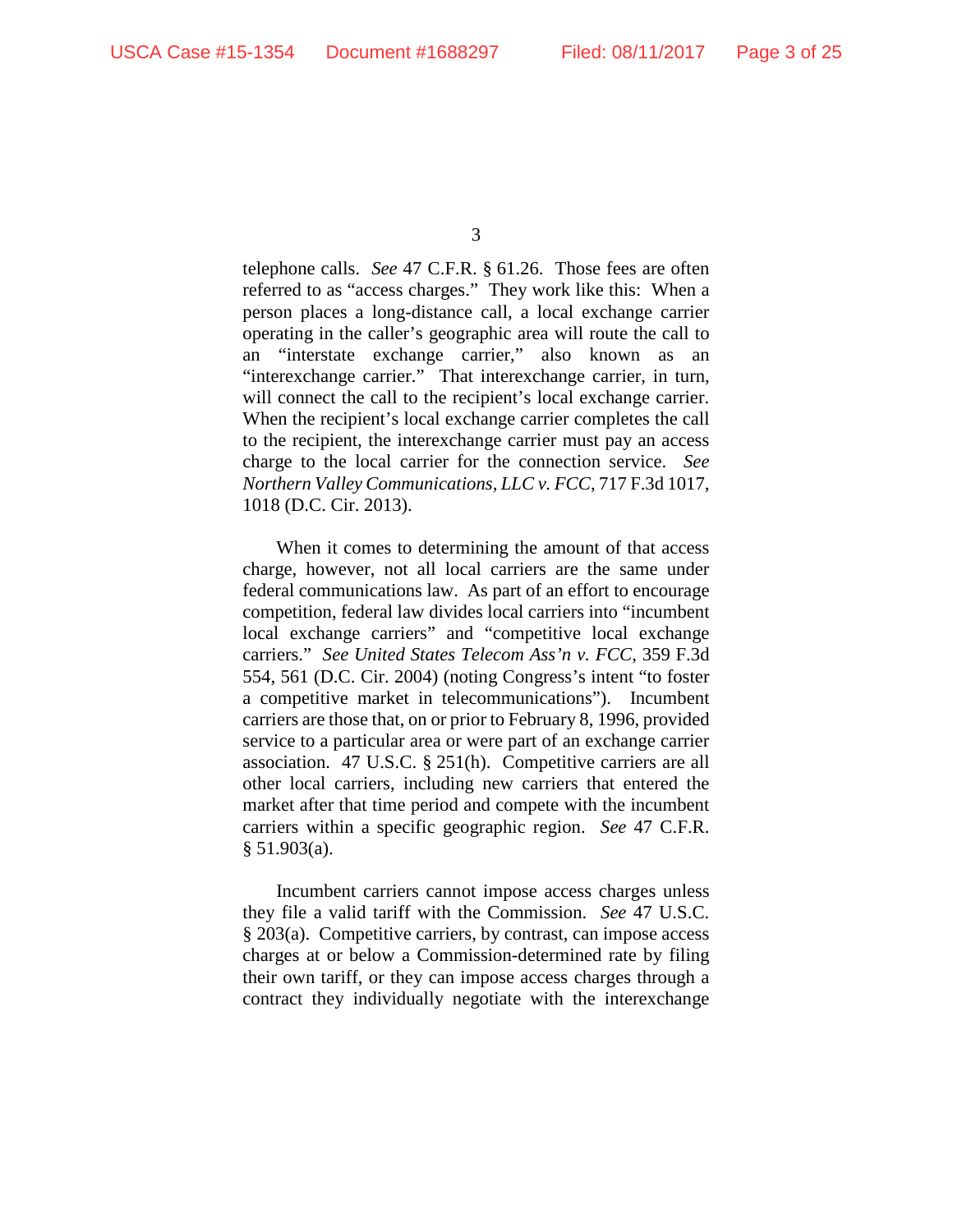carrier. *See* 47 C.F.R. § 61.26(b); *Hyperion Telecomms.*, 12 FCC Rcd. 8596, 8613 (1997).

**B**

It has been said that "[t]he darkest hour of any man's life is when he sits down to plan how to get money without earning it."<sup>[1](#page-3-0)</sup> But that does not seem to keep people from trying. Through a scheme known as "traffic pumping" or "access stimulation," some local exchange carriers sought to artificially inflate the number of local calls they could connect, thereby increasing both the call volume and the rates that they could charge interexchange carriers. More specifically, a local exchange carrier would enter into a contractual relationship with a company that generates a high volume of telephone calls, such as a conference calling provider or a provider of sexually explicit chat lines. The local carrier would house the phone-call-generating partner's equipment on its premises for free and would sometimes even provide the equipment itself at no cost. Not only would the local carrier forgo charging its partner for the phone calls that came in, but in fact the carrier would pay the partner a share of the per-minute long-distance access rates it charged the interexchange carriers. *See, e.g.*, *Qwest Communications Corp. v. Free Conferencing Corp.*, 837 F.3d 889, 893–894 (8th Cir. 2016); *Northern Valley*, 717 F.3d at 1018.

Those traffic-pumping arrangements were a "win-win" for the local carrier and its phone-call-generating partner. *Northern Valley*, 717 F.3d at 1018. The local carrier received a higher call volume and thus more revenue from access charges, while the partner got free service for its business plus a cut of the local carrier's revenue. On the losing end, however,

<span id="page-3-0"></span><sup>&</sup>lt;sup>1</sup> Attributed to Horace Greeley.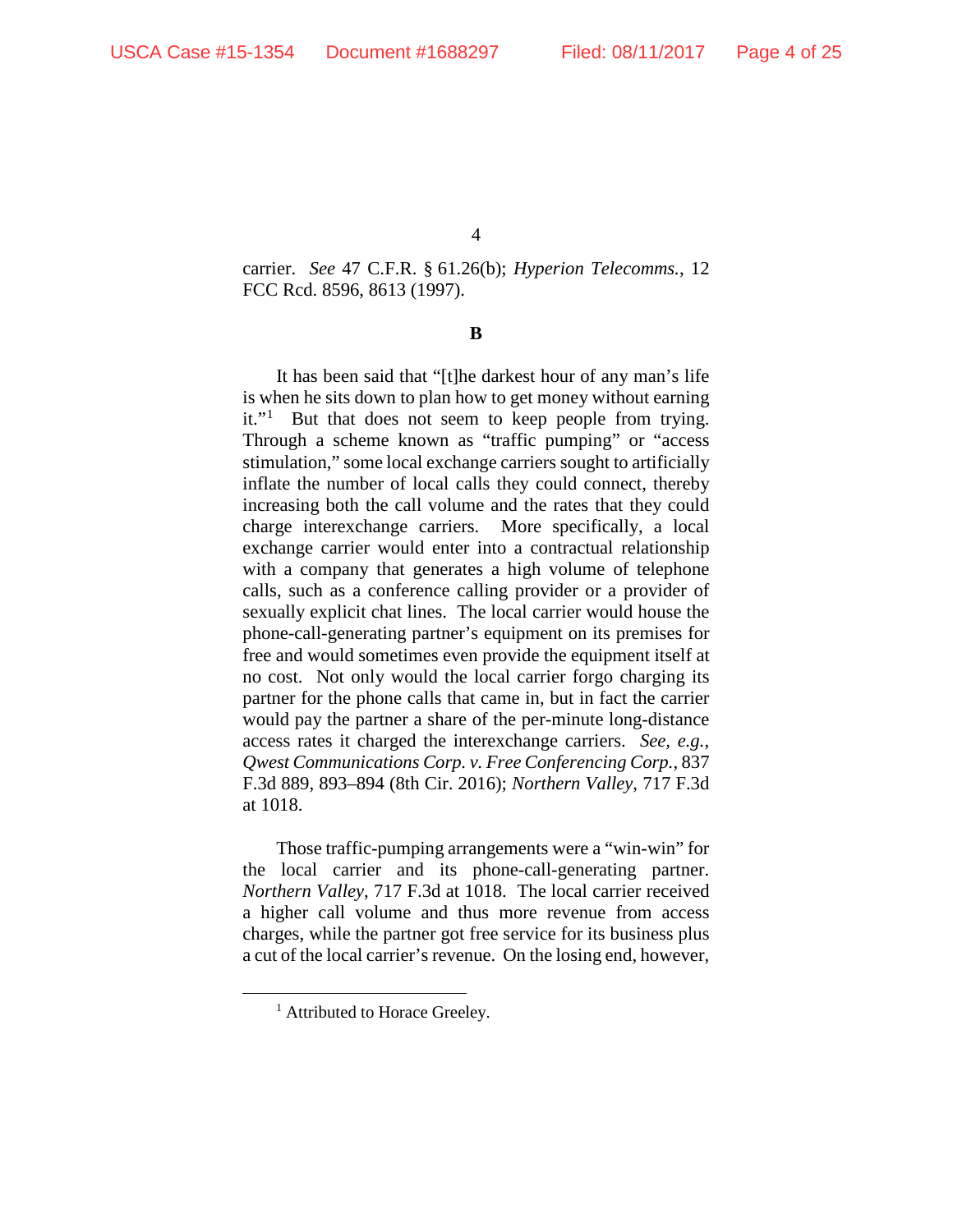were the public and the interexchange carriers "who ha[d] to \* \* \* pay significant amounts to" the local exchange carriers in the form of artificially inflated and distorted access charges to complete the long-distance calls. *Id.* at 1018–1019.

Starting in 2010, the Commission issued a series of orders concluding that such traffic-pumping schemes were unlawful under Sections 201(b) and 203(c) of the Communications Act, 47 U.S.C. §§ 201(b), 203(c). The Commission ruled in particular that local exchange carriers could not charge interexchange carriers to connect long-distance calls to a nonpaying end user. *See, e.g.*, *Qwest Communications Co. v. Sancom, Inc.*, 28 FCC Rcd. 1982 (2013); *Qwest Communications Co. v. Northern Valley Communications, LLC*, 26 FCC Rcd. 8332 (2011), *aff'd*, *Northern Valley*, 717 F.3d at 1017; *AT&T Corp. v. YMax Communications Corp.*, 26 FCC Rcd. 5743 (2011); *Qwest Communications Corp. v. Farmers & Merchants Mut. Tel. Co.*, 24 FCC Rcd. 14801 (2009), *aff'd*, *Farmers & Merchants Mut. Tel. Co. v. FCC*, 668 F.3d 714 (D.C. Cir. 2011).

We have twice upheld that interpretation of the Communications Act by the Commission. *See Northern Valley*, 717 F.3d at 1019; *Farmers*, 668 F.3d at 724. Accordingly, it is now "well-settled that a [local exchange carrier] cannot bill an [interstate exchange carrier] under its tariff for calls 'terminated' at a conference call bridge when the conference calling company does not pay a fee for th[ose] services." *Qwest Communications*, 837 F.3d at 894.

#### **C**

Petitioners All American Telephone Co., e-Pinnacle Communications, Inc., and Chasecom (collectively, "the Companies") have held themselves out as competitive local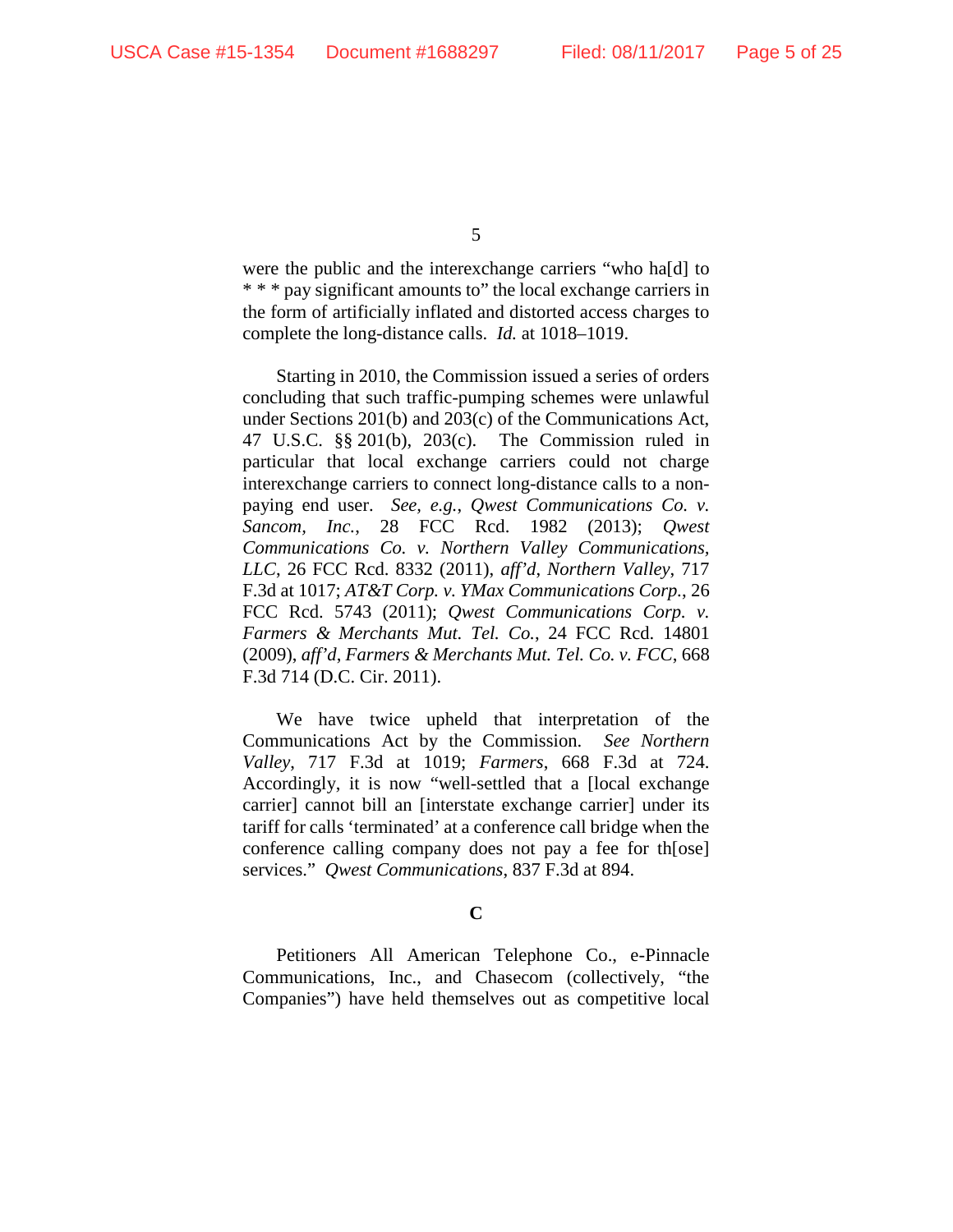exchange carriers authorized to operate in Utah and Nevada. Standing behind them were Beehive Telephone Company, Inc. of Nevada, and Beehive Telephone Company, Inc. of Utah (collectively, "Beehive"), which operated as incumbent local exchange carriers in rural Nevada and Utah, respectively. Joy Enterprises, Inc., is a Nevada corporation that provides conferencing and sexually explicit chat line services. Until the early 2000s, Joy and Beehive were engaged in a classic trafficpumping scheme: Beehive paid Joy kickbacks in exchange for the inflated traffic that Joy's conference and sexually explicit chat line services generated. Beehive, however, soon became a victim of its own success: As its traffic numbers skyrocketed, its access charge rates, which were determined by a filed tariff, began to plummet.

Unwilling to let a good scheme end, Beehive worked to create competitive local exchanges—the Companies—that would have greater rate flexibility. Beehive then had the Companies take its place in the arrangement. Beehive assisted the Companies in preparing and filing tariffs, and worked free of charge to obtain the necessary approval for All American to operate in the state of Utah. Beyond the regulatory paperwork, Beehive provided material support to all three Companies by serving as the co-lessee/guarantor for equipment rentals, installing and maintaining the Companies' equipment at Beehive's facilities, assigning them telephone numbers Beehive had obtained, and managing and coordinating the Companies' billings.

All American began operating in Beehive's territory in Utah in 2004, although it did not apply for a certificate of public convenience from the Utah Public Service Commission until 2006. *See In the Matter of the Consideration of the Rescission, Alteration, or Amendment of the Certificate of Authority of All American to Operate as a Competitive Local Exchange Carrier*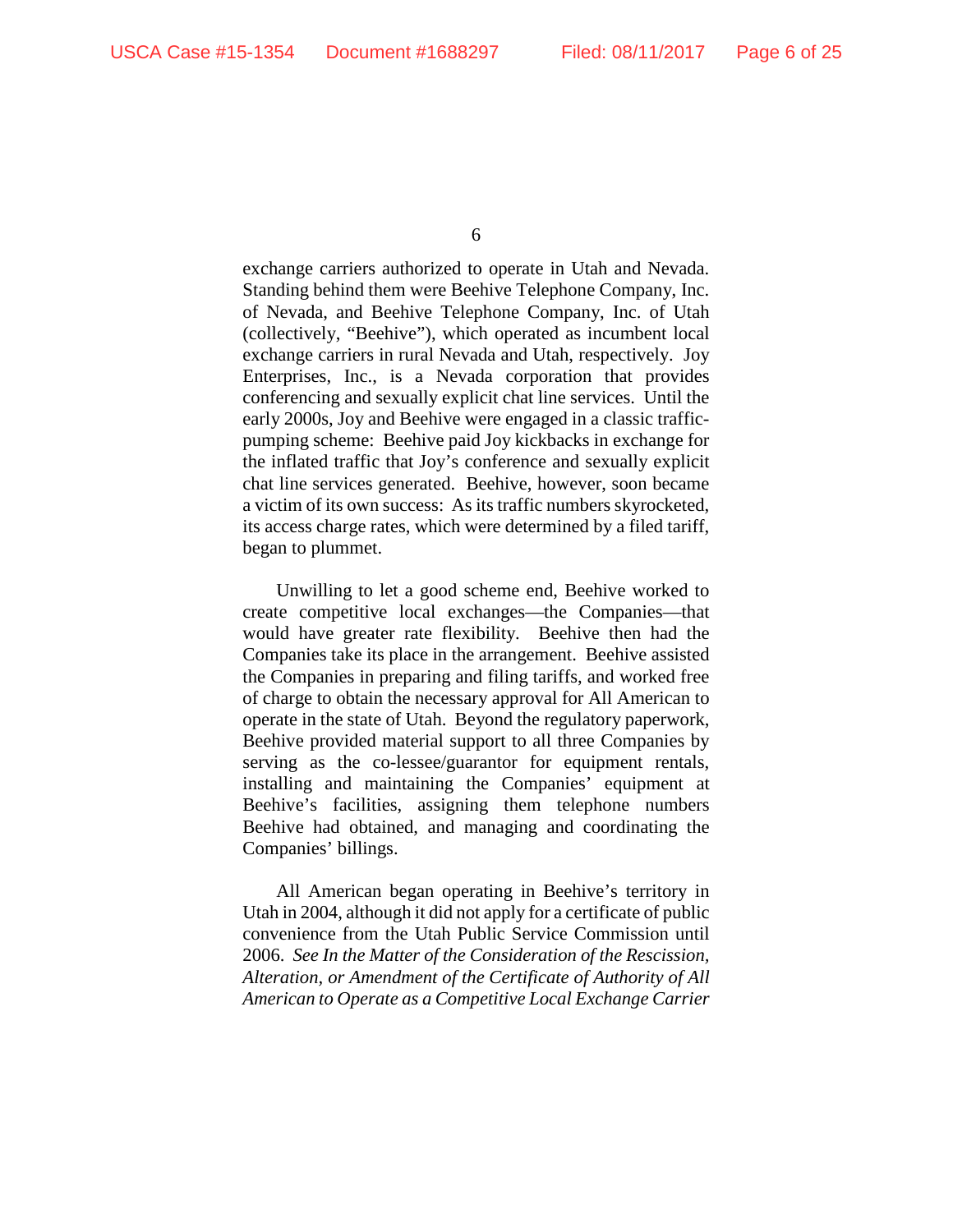*within the State of Utah* at 1, No. 08-2469-01 (Utah Pub. Serv. Comm'n April 26, 2010) ("*Utah Commission Order*"). Shortly after All American obtained its certificate, Beehive and All American entered into an interconnection agreement that allowed All American to use Beehive's equipment for a fee, despite the fact that the Utah state license prohibited All American from operating in Beehive's territory. *Id.* at 6; *see*  47 U.S.C. § 252(d)(1) (addressing interconnection agreements).

The Companies that Beehive helped to create have never marketed their services to the general public or to businesses in Utah or Nevada. From the time it began operating, All American has served only a single client: Joy Enterprises. In addition, All American has never charged Joy Enterprises for its services.

Similarly, e-Pinnacle and Chasecom have only ever serviced conference-calling companies and have never charged them for their services. Like Joy Enterprises, e-Pinnacle and Chasecom engaged in a traffic-pumping kickback scheme with Beehive prior to becoming independent carriers.

In exchange for all of its free aid, Beehive was paid through the interconnection agreement with All American and through revenue-sharing schemes with e-Pinnacle and Chasecom. Beehive also directly benefited from the increased traffic generated by All American's arrangement with Joy Enterprises, and by e-Pinnacle's and Chasecom's arrangements with their conference-call providers, because Beehive could directly charge interexchange carriers other types of fees (such as tandem switching and transport fees) associated with the inflated traffic. Petitioners e-Pinnacle and Chasecom ceased operations in 2007. In 2010, the Utah Commission rescinded All American's certificate to operate as a competitive local

<sup>7</sup>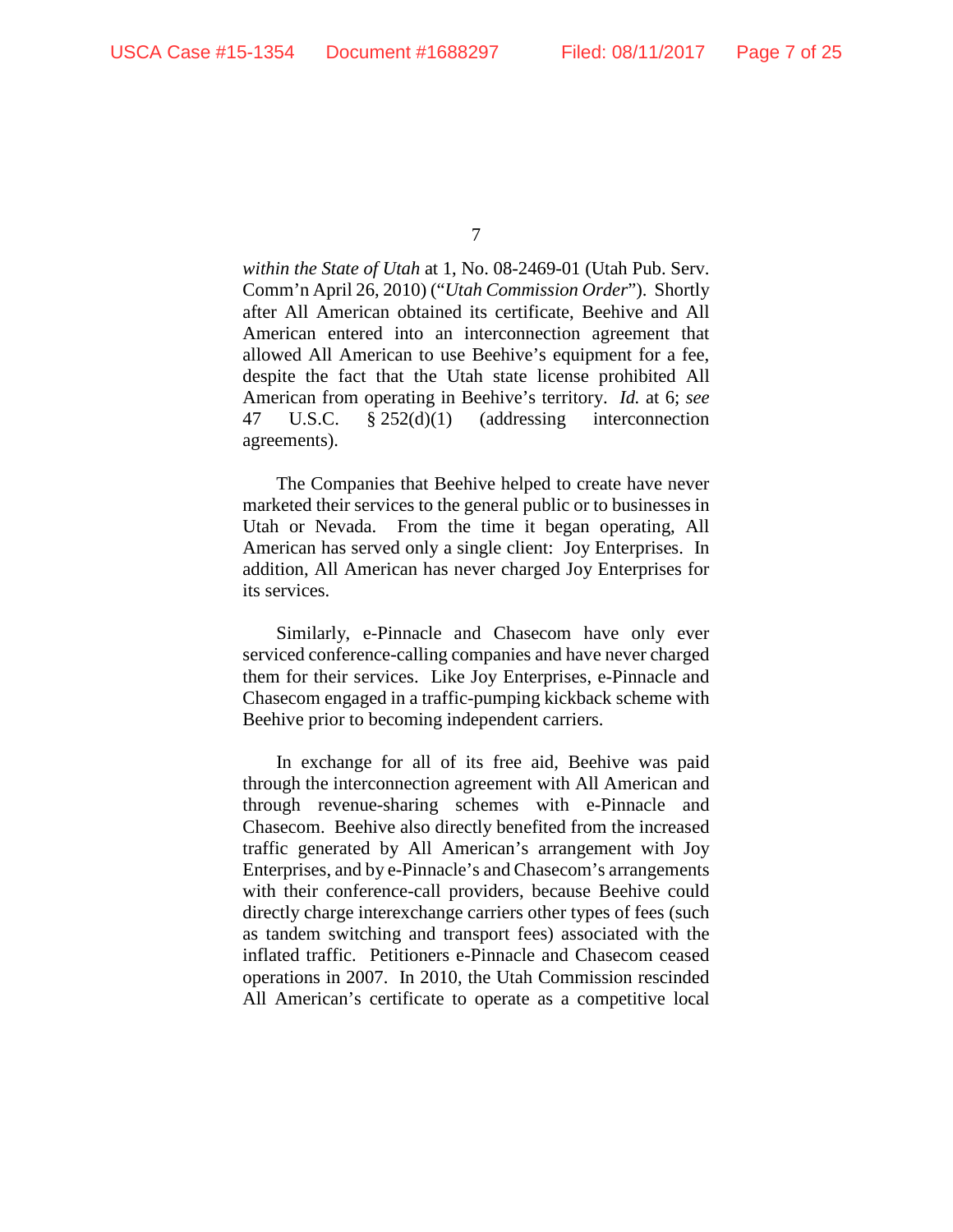exchange carrier, concluding that it was "a mere shell company, paying others for technical services, management fees, consulting fees and equipment fees." *Utah Commission Order* at 18; *see also id.* at 35.

**D**

### **1**

In 2007, the Companies filed a civil suit against AT&T Corporation in the United States District Court for the Southern District of New York. In their complaint, the Companies represented that they and AT&T were "telecommunications common carriers, and their interstate service offerings are subject to the jurisdiction of the FCC." First Amended Complaint ¶ 11, *All American Tel. Co. v. AT&T Corp.*, No. 07 cv-861 (S.D.N.Y. filed March 6, 2007). The Companies alleged that, pursuant to valid tariffs filed with the Commission, they had provided access services to AT&T for which AT&T had refused to pay. *Id.* ¶¶ 37–42. The Companies sought recovery of those access fees under both a tariff collection action, *id.* ¶¶ 73–76, and a state-law *quantum meruit* claim, *id.* ¶¶ 103–107.

In response, AT&T filed a counterclaim alleging that the Companies existed "for the sole purpose of executing 'traffic pumping' schemes, not to offer wireline local telephone service to the residents" in their service areas. Counterclaim ¶ 16, *All American Tel. Co. v. AT&T Corp.*, No. 07-cv-861 (S.D.N.Y. filed March 26, 2007). As relevant here, AT&T claimed that the Companies' conduct violated their filed tariffs and Sections 201 and 203 of the Communications Act, 47 U.S.C. §§ 201, 203. *Id.* ¶¶ 34, 43.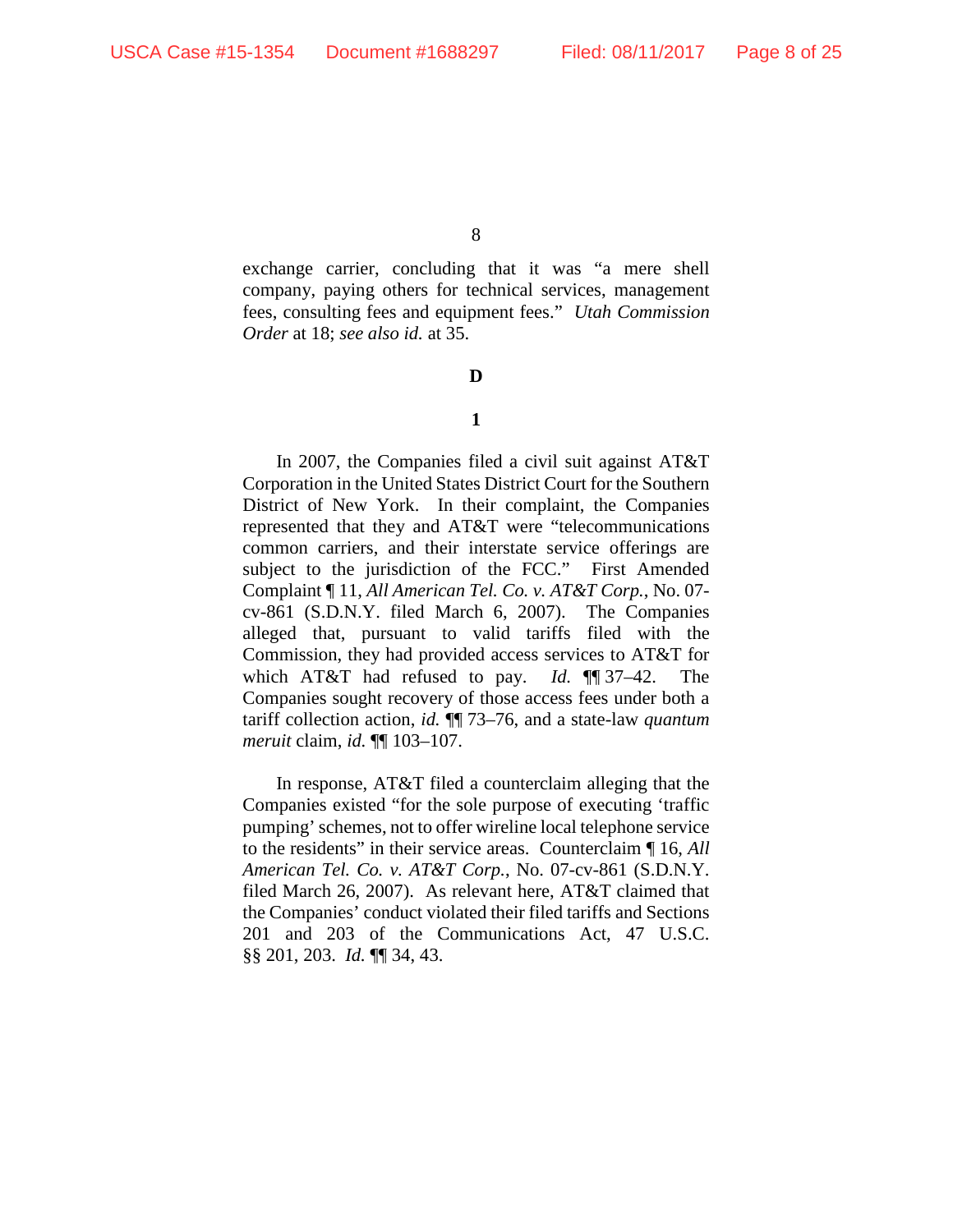In March 2009, the district court *sua sponte* decided to refer AT&T's counterclaims arising under the Communications Act to the Federal Communications Commission pursuant to the primary jurisdiction doctrine. Memorandum & Order at 7, *All American Tel. Co. v. AT&T Corp*., No. 07-cv-861 (S.D.N.Y. March 16, 2009). Under the primary jurisdiction doctrine, if "adjudicating a claim would 'require[] the resolution of issues which, under a regulatory scheme, have been placed within the special competence of an administrative body,'" a court may "suspend the judicial process 'pending referral of such issues to the administrative body for its view.'" *United States v. Phillip Morris USA Inc.*, 686 F.3d 832, 837 (D.C. Cir. 2012) (alteration in original; citation omitted). The case is not "referr[ed]" to the agency in the traditional sense because there is usually "no mechanism whereby a court can on its own authority demand or request a determination from the agency[.]" *Reiter v. Cooper*, 507 U.S. 258, 268 n.3 (1993). Instead, the court "merely stay[s] its proceedings while the [parties] file[] an administrative complaint" and the agency disposes of it. *Id*.

Following the March 2009 referral, the district court entered a second order supplementing the issues referred and staying the litigation. Order Referring Issues to the Federal Communications Commission at 2, *All American Tel. Co. v. AT&T Corp.*, No. 07-cv-861 (S.D.N.Y. Feb. 5, 2010) ("Referral Order").

The key questions referred by the district court to the Commission were whether: (1) the Companies engaged in unreasonable conduct under the Communications Act; (2) the Companies provided services "pursuant to the terms of valid and applicable tariffs"; (3) the Companies "provide[d] some other regulated service to AT&T for which they are entitled to compensation"; (4) any recovery by the Companies "under a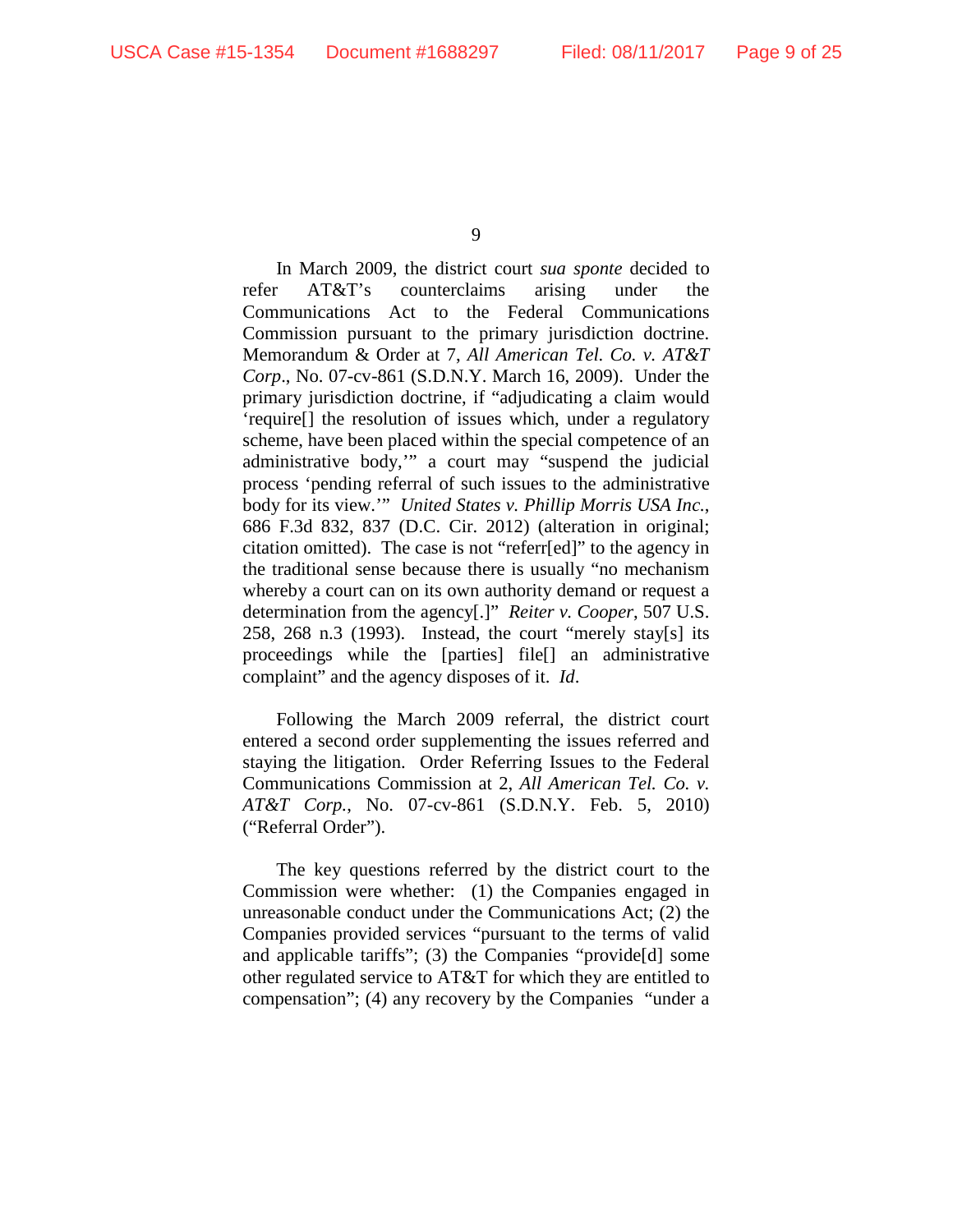quantum meruit, quasi-contract, or constructive contract theory" was permissible (*i.e.*, not preempted); and (5) AT&T "violate[d] § 201(b) or 203(a), or any other provision of the Communications Act" when it failed to pay the billed charges. Referral Order, *supra*, at 1, Ex. A.

**2**

To effectuate the referral, AT&T filed a complaint with the Commission. In its complaint, AT&T raised the first, second, third, and fourth questions. It also elected to bifurcate liability and damages, as permitted by Commission rules, *see* 47 C.F.R. § 1.722(d). AT&T's complaint alleged that the Companies, Joy, and Beehive engaged in a modified version of a trafficpumping scheme, with the Companies serving as sham entities designed to unlawfully and unreasonably inflate the rate of access charges billed to  $AT&T.^2$  $AT&T.^2$ 

The Commission issued a decision on liability concluding that the Companies had "participated in an access stimulation scheme designed to collect in excess of eleven million dollars of improper terminating access charges from AT&T[.]" *AT&T Corp. v. All American Tel. Co.*, 28 FCC Rcd. 3477, 3477 ¶ 1 (2013) ("*Liability Order*"). In its *Liability Order*, the Commission found that the Companies were "'sham' [carriers] created to 'capture access revenues that could not otherwise be obtained by lawful tariffs,'" in violation of Section 201(b) of

<span id="page-9-0"></span> $2$  The Companies, in turn, filed a complaint that raised the fifth question. The Commission denied that complaint on the ground that the Communications Act does not regulate AT&T when it is acting as a customer. *All American Tel. Co. v. AT&T Corp.*, 26 FCC Rcd. 723, 732 ¶ 21 (2011) ("The law is settled that a carrier-customer's failure to pay tariffed access charges does not violate either section 201(b) or section 203(c) of the Act."). The Companies have not sought our review of that aspect of the Commission's decision.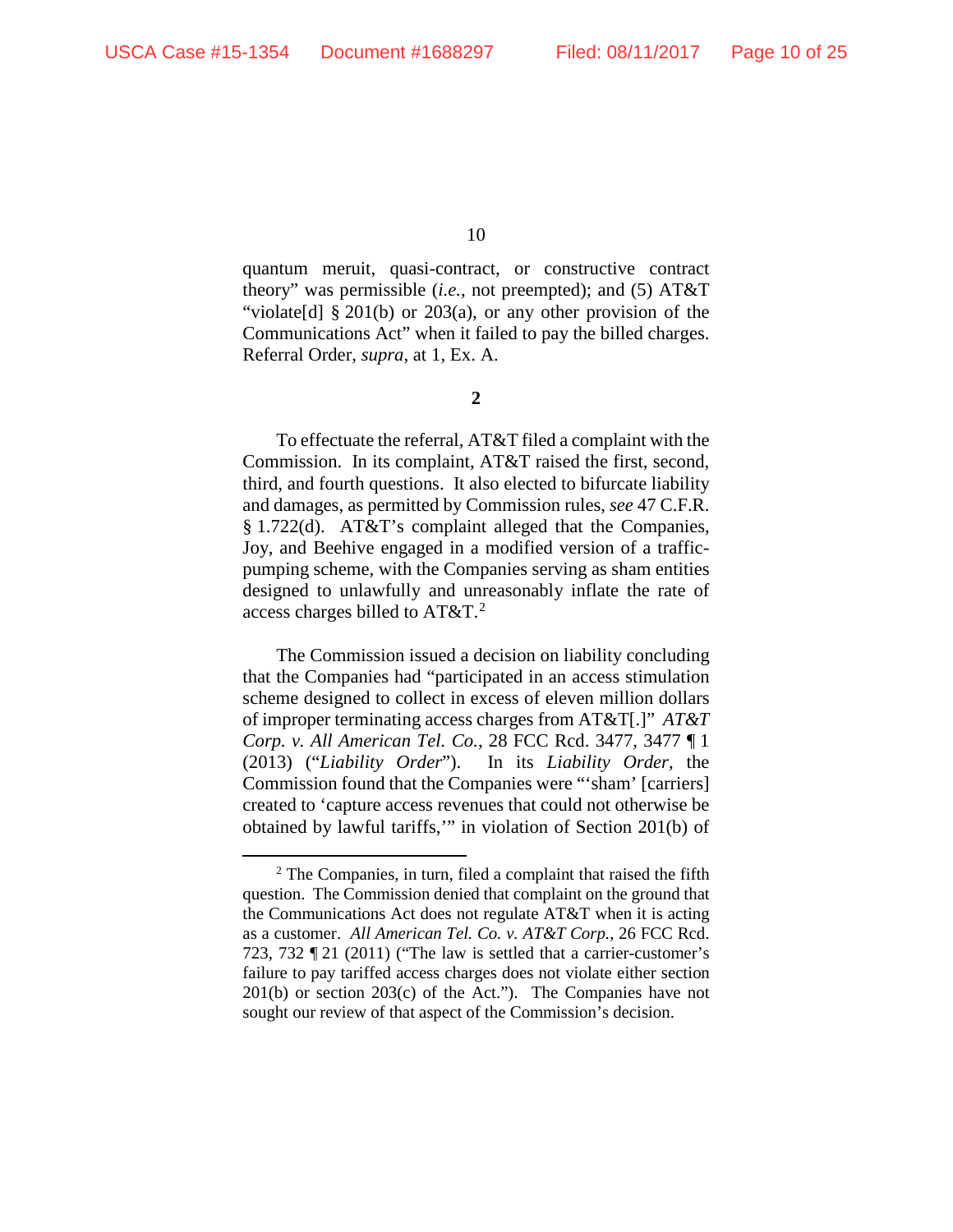the Communications Act, 47 U.S.C. § 201(b). *Liability Order*, 28 FCC Rcd. at 3487 ¶ 24.

The Commission further ruled that the Companies "had no intention at any point in time to operate as *bona fide* [carriers] or provide local exchange service to the public at large." *Liability Order*, 28 FCC Rcd. at 3488 ¶ 25. The Commission found that the Companies "neither owned nor leased facilities, nor did they purchase unbundled network elements typically used by [carriers] to provide any telecommunications services to the public." *Id.* Rather, "Beehive installed and maintained their equipment (which was collocated in Beehive's facilities), coordinated and managed their billing and collection services, and provided power and other services" needed by the Companies. *Id.* at 3483 ¶ 16 (footnotes omitted). Beehive's creation of the Companies "allowed the access stimulation arrangements [between Beehive and Joy] to continue at rates" that otherwise "would have been unsustainable." *Id.* at 3489 ¶ 27. On top of that, Beehive benefited from charging AT&T "for tandem switching and transport of the stimulated traffic." *Id.* at 3489 ¶ 28.

The Commission concluded that this arrangement "constitute[d] an unjust and unreasonable practice in violation of Section 201(b) of the Act." *Liability Order*, 28 FCC Rcd. at 3488 ¶ 24. It also ruled that the Companies' charges to AT&T were not made under a valid tariff because all of the customers served by the three Companies paid nothing for the service provided. *Id*. at 3494–3495 ¶ 38. Therefore, under *Farmers*  and *Northern Valley*, the access charges were not incurred for switching services to an end user within the meaning of the Communications Act. *Id.* The Commission also noted that the Companies charged AT&T under a tariff for services that ended in Nevada, even though the actual "end user" was the conferencing equipment at Beehive's facility in Utah. *Id.* at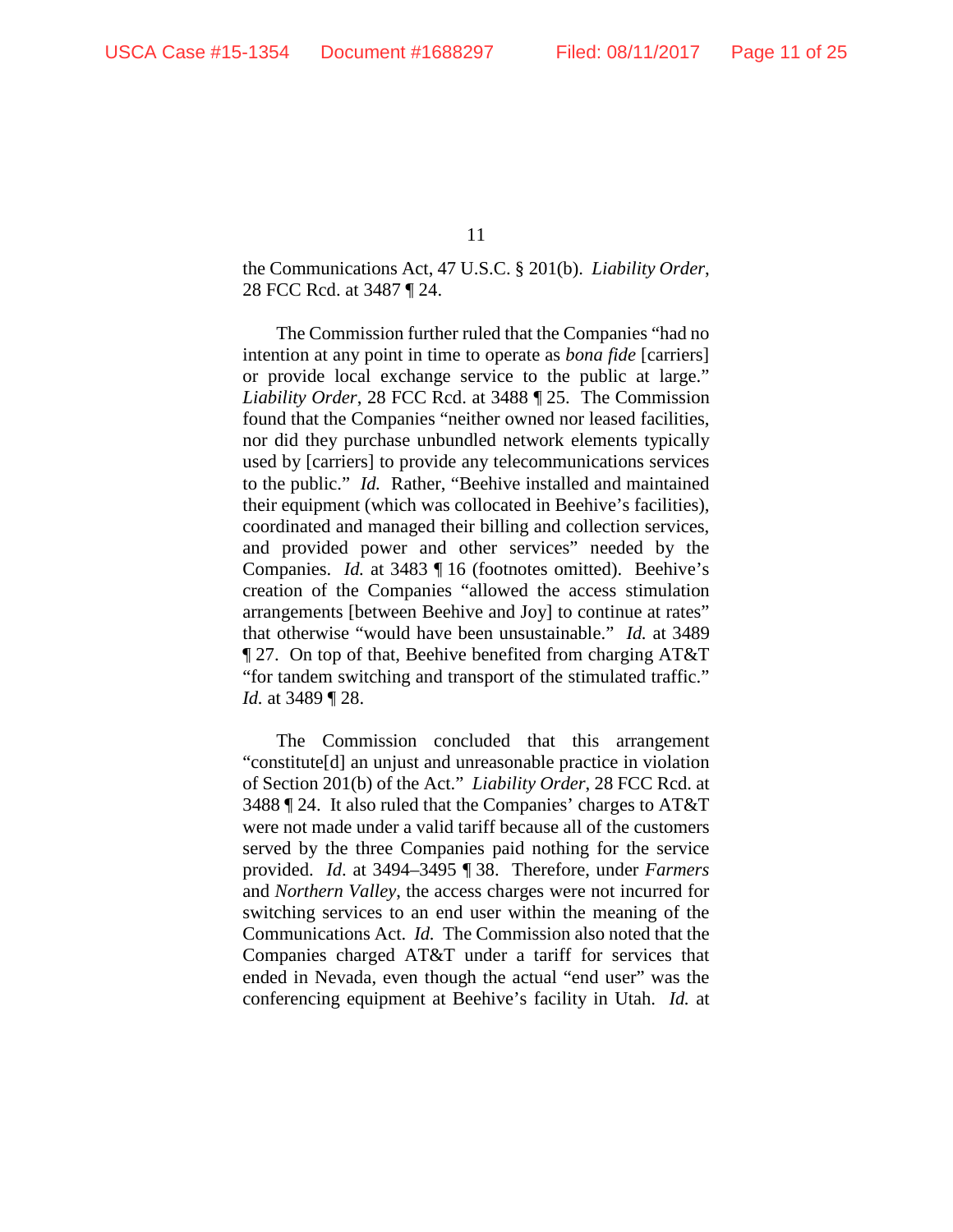3492–3495 ¶ 35. Because the Companies did not have any valid tariffs for access charges applied to calls terminating in Beehive's territory in Utah, they had no authority under the Communications Act to charge AT&T for those services. *Id.* at 3493 ¶ 34.

The Commission denied the Companies' petition for reconsideration. *See AT&T Corp. v. All American Tel. Co.*, 29 FCC Rcd. 6393 (2014). The Companies did not seek further review of the Commission's liability determination or its factual findings.

**3**

Because of the bifurcation of liability and damages, the Commission conducted a second proceeding to determine whether AT&T should be awarded damages. The Companies objected that the Commission lacked jurisdiction over them, having found them to be sham entities. The Commission disagreed, reasoning that it had jurisdiction because the Companies had "held themselves out as 'providing services as common carriers,' and \* \* \* operated with nationwide authority under" the Communications Act. *AT&T Corp. v. All American Tel. Co.*, 30 FCC Rcd. 8959, 8960 ¶ 8 (2015) ("*Damages Order*") (footnote omitted). Additionally, the Companies had "obtained state certificates to operate as [local exchange carriers], filed tariffs for their interstate services, and billed for those services[.]" *Id.* at 8961 ¶ 8; *see also id.* at 8961 ¶ 10 ("Defendants presented themselves to the public as common carriers and therefore are themselves subject to Section 208.").

The Commission then ordered the Companies to refund the \$252,496.37 that AT&T had previously paid them in access charges. *Damages Order*, 30 FCC Rcd. at 8962 ¶ 11. The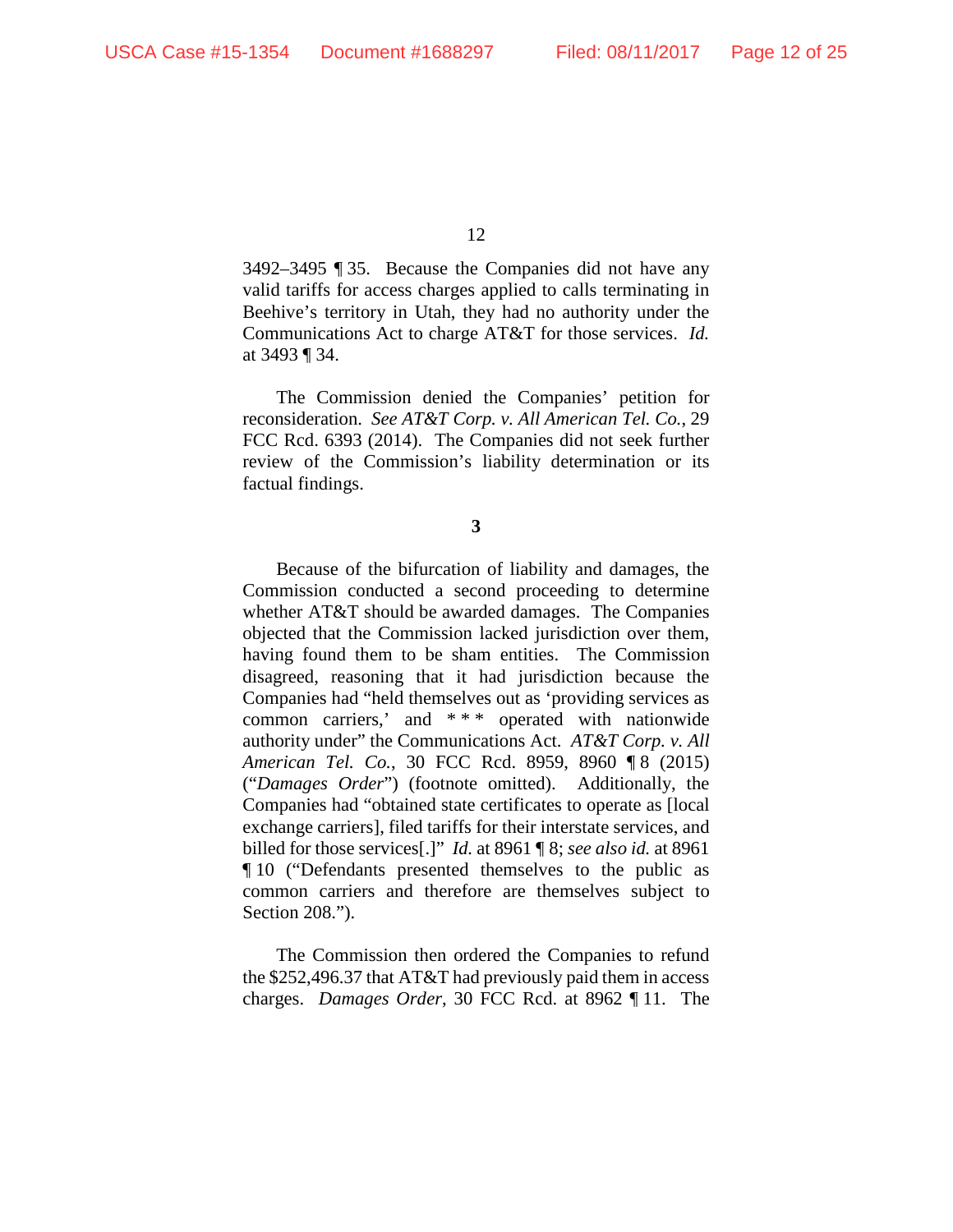Commission noted that the Companies "admit[ted]" that Beehive was the entity that actually provided AT&T with interconnection services. *Id.*

The Companies filed a timely petition for review.

#### **II**

We will "uphold the Commission's decision unless it is arbitrary, capricious, an abuse of discretion, or otherwise not in accordance with law." *Achernar Broadcasting Co. v. FCC*, 62 F.3d 1441, 1445 (D.C. Cir. 1995) (quoting 5 U.S.C. § 706(2)(A)); *see* 47 U.S.C. § 402(g) (providing for review of FCC orders "in the manner prescribed by section 706 of Title 5"). An order from the Commission that exceeds the scope of its statutory authority is, by definition, not in accordance with the law and subject to vacatur. *See, e.g.*, *American Library Ass'n v. FCC*, 406 F.3d 689, 708 (D.C. Cir. 2005).

We hold that the Commission's damages award was lawful, but that those portions of the Commission's decision touching on the merits of the Companies' state-law claims are without legal effect.

#### **A**

The Companies' opening salvo is jurisdictional. Specifically, they contend that, because the Commission's *Liability Order* found them to be sham entities rather than genuine common carriers, the Commission's jurisdiction over them evaporated, leaving it powerless to award damages. The Companies cannot wiggle out of responsibility for their violations of the Communications Act that easily.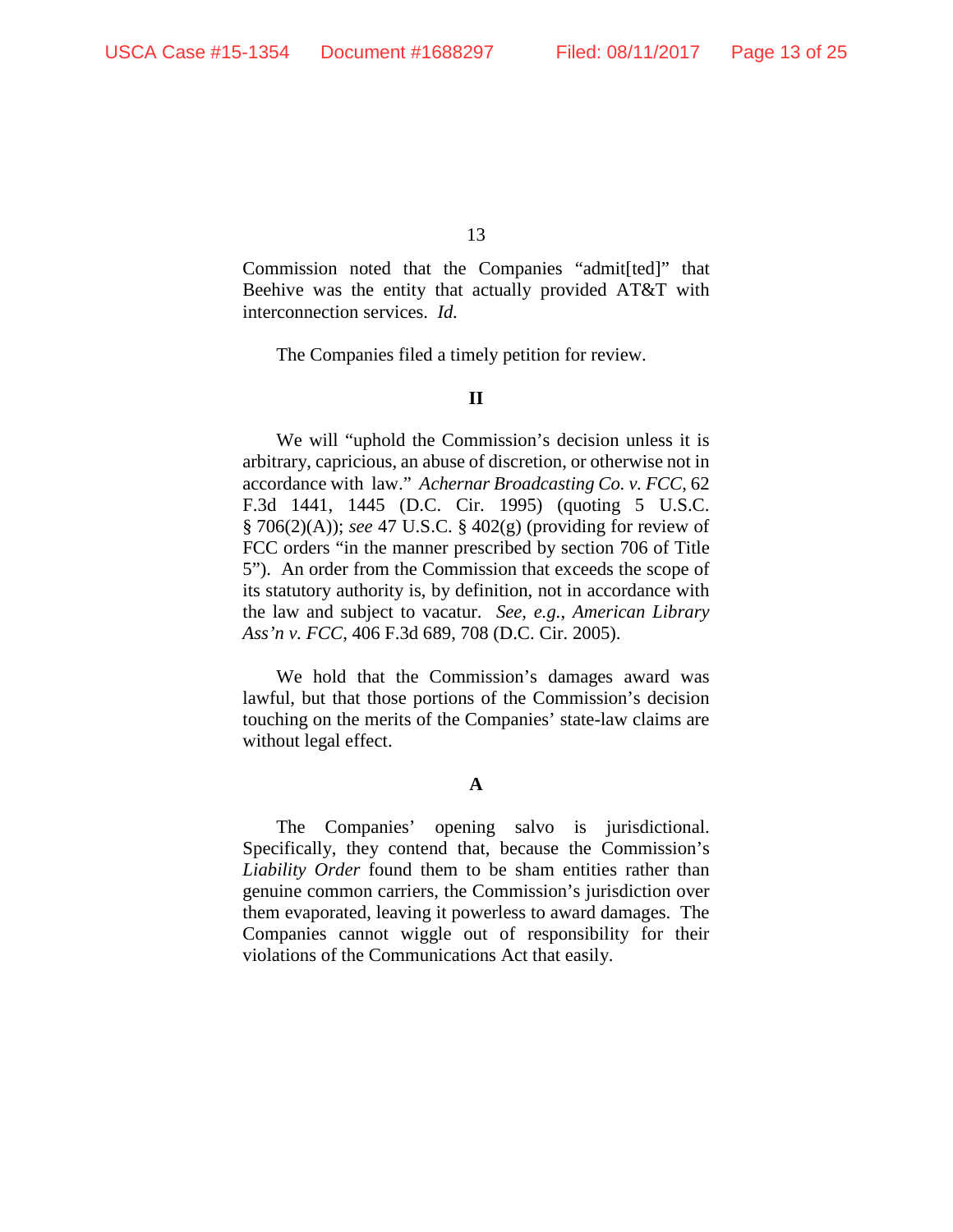The Commission has jurisdiction over complaints alleging "anything done or omitted to be done by any common carrier \*\*\* in contravention of the provisions" of the Communications Act. 47 U.S.C. § 208(a). Thus, for "common carriers," taking actions that run afoul of the Communications Act does not get them out from under the Commission's authority.

A "common carrier," in turn, is "any person engaged as a common carrier for hire, in interstate or foreign communication by wire or radio." 47 U.S.C. § 153(11). To "engage" someone in the business context is to hire or secure the services of that entity. 3 OXFORD ENGLISH DICTIONARY 173–174 (def. 5a) (1933) (reprint 1978) (defining "engage" as "[t]o hire, secure the services of (a servant, workman, agent, etc.)" and "[t]o enter into an agreement for service").<sup>[3](#page-13-0)</sup> Thus, at the very least, a "common carrier" includes entities providing services pursuant to a tariff—an agreement—filed with the Commission, even if the tariffs are subsequently determined to be invalid.

In addition, in deciding whether the Companies are "common carriers," we look to the common law meaning of that phrase. *See, e.g.*, *National Ass'n of Regulatory Util. Comm'rs v. FCC* ("*NARUC*"), 525 F.2d 630, 640–642 (D.C. Cir. 1976) (turning to the common law to interpret the statutory definition of common carrier); *see also Cellco P'ship v. FCC*, 700 F.3d 534, 545–546 (D.C. Cir. 2012).

<span id="page-13-0"></span> <sup>3</sup> *See also* WEBSTER'S NEW INTERNATIONAL DICTIONARY 847 (transitive def. 8; intransitive def. 2) (2d ed. 1934) (defining "engage" as "[t]o secure or bespeak the services of (a person); to hire; enlist" and "[t]o embark in a business; \*\*\* to employ or involve oneself").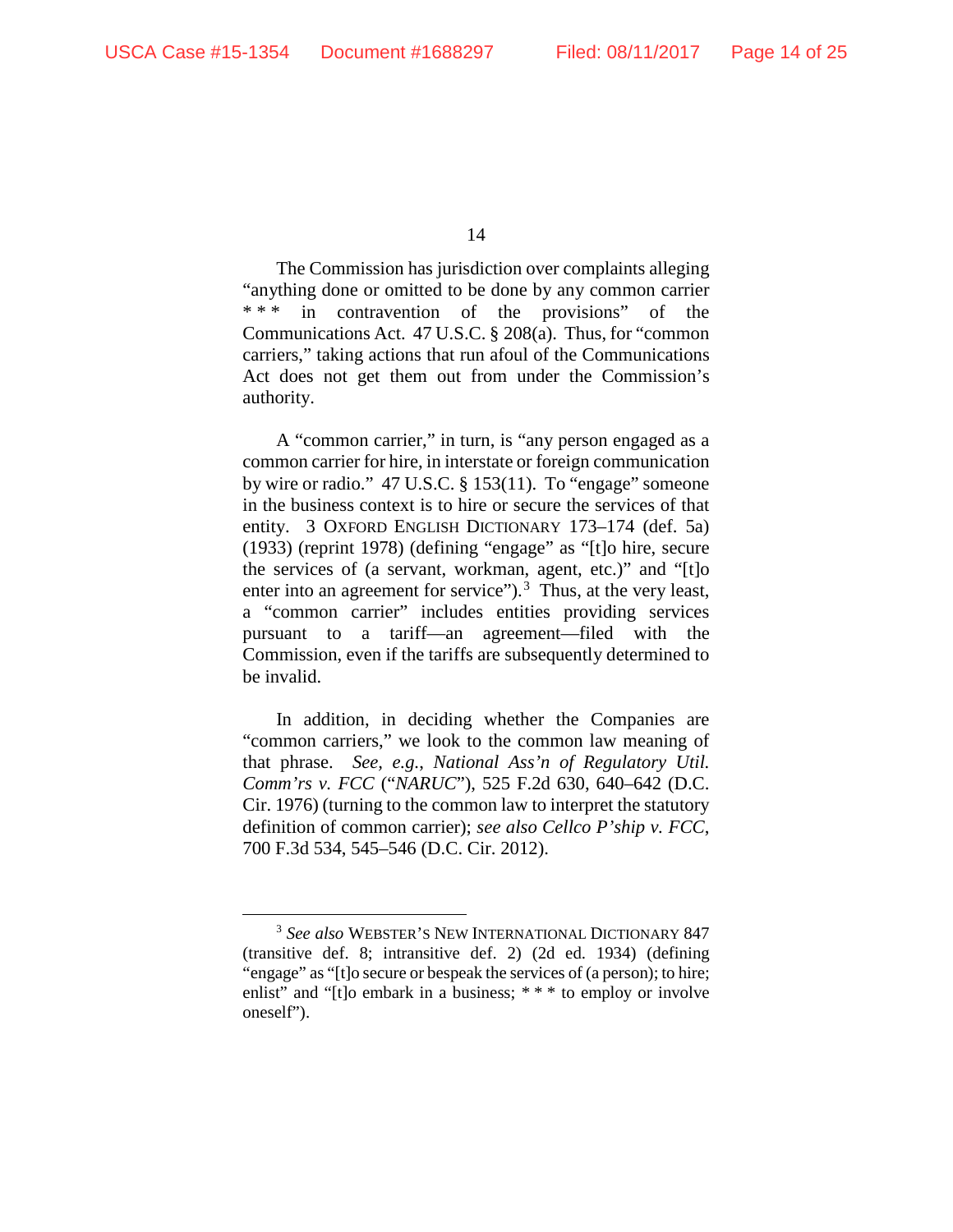Importantly, under the common law, "one may be a common carrier by holding oneself out as such[.]" *NARUC*, 525 F.2d at 643. As this Court has recognized, the "primary *sine qua non* of common carrier status is a quasi-public character," which arises out of the "undertaking 'to carry for all people indifferently[.]'" *National Ass'n of Regulatory Util. Comm'rs v. FCC*, 533 F.2d 601, 608 (D.C. Cir. 1976) (italics added); *see also Verizon v. FCC*, 740 F.3d 623, 651 (D.C. Cir. 2014) ("[T]he basic characteristic that distinguishes common carriers from 'private' carriers" is the "common law requirement of holding oneself out to serve the public indiscriminately[.]") (citation omitted); *Southwestern Bell Tel. Co. v. FCC*, 19 F.3d 1475, 1481 (D.C. Cir. 1994) ("[T]he indiscriminate *offering of service* on generally applicable terms \* \* \* is the traditional mark of common carrier service.") (emphasis added).

Substantial evidence supports the Commission's determination that the Companies held themselves out to the public, including AT&T, as common carriers for hire. They offered to provide their common-carrier services pursuant to an agreement—a tariff that was filed with the Commission. They also obtained state certificates to operate as common carriers, and they represented in their district court complaint that they were common carriers. Furthermore, the Companies sought to obtain the benefits of common carrier status, such as the protections of the filed-rate doctrine. *See* Oral Argument Tr. at 6:11–13 (Petitioners' Counsel: "[W]e sought the benefits of being a common carrier, the benefit of being able to file a tariff, to collect regulated access fees under that tariff, and [to] us[e] the filed rate doctrine[.]"). Indeed, an important predicate for the Companies' district court action is that AT&T accepted access services and the Companies billed AT&T for those services pursuant to a tariff filed with the Commission, albeit one later found to be invalid.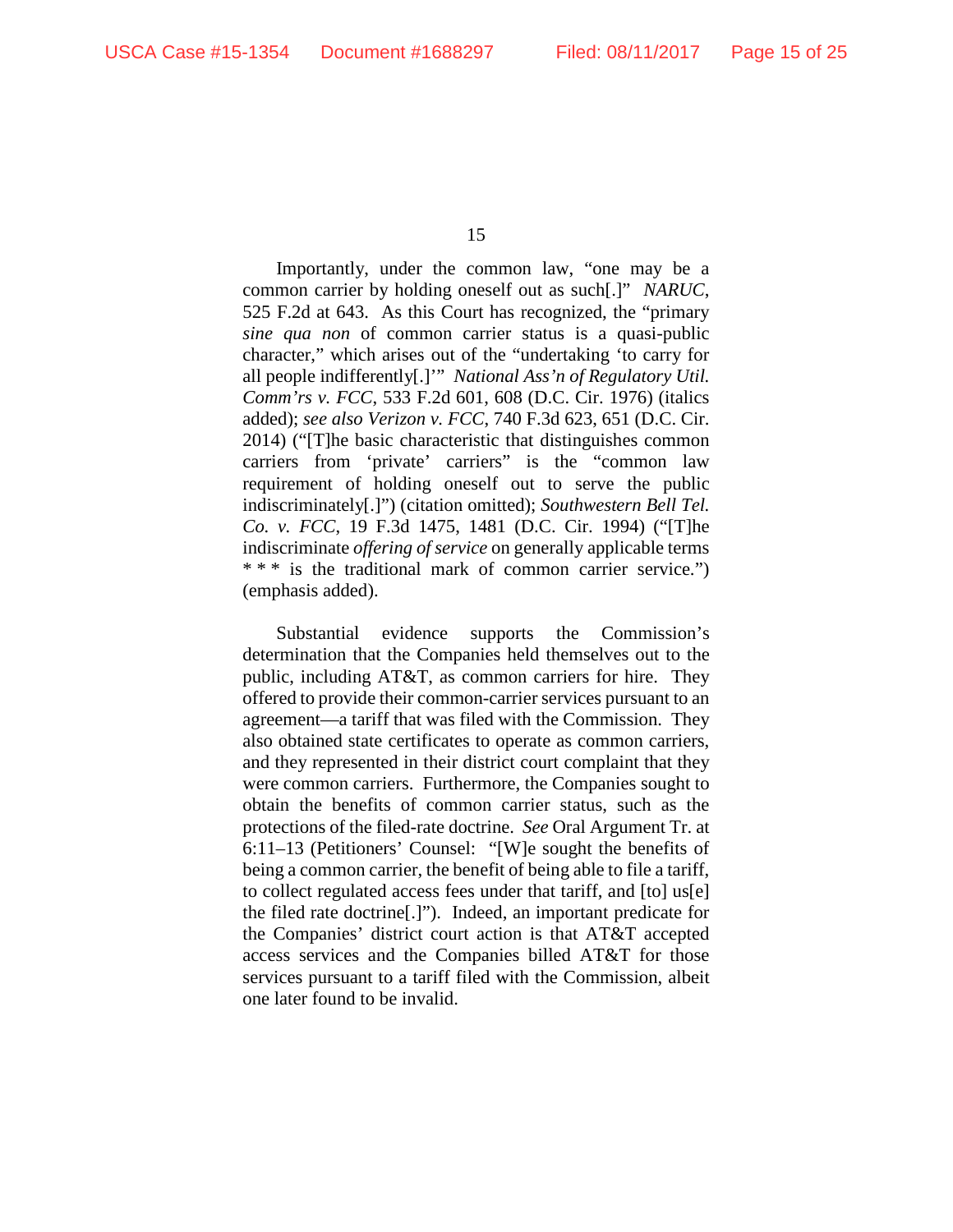Notably, in *Farmers*, *supra*, we rejected a similar jurisdictional argument as "flatly wrong." 668 F.3d at 719. There, the defendant company Farmers, as part of a trafficpumping scheme, had "held itself out as a common carrier providing access service" to interexchange carriers, and billed for that service pursuant to a tariff. *Id.* We held that the Commission's ruling that Farmers had violated the Communications Act by improperly charging for its services "could not immunize [Farmers] from the complaint process." *Id.* 

Likewise here, having held themselves out as common carriers and having charged AT&T for services under a common-carrier tariff, the Companies were "engaged as a common carrier for hire," 47 U.S.C. § 153(11), and thus were subject to the Commission's jurisdiction. They cannot now wield their violation of the Communications Act as a shield against remedial liability for that same wrongdoing.

#### **B**

Turning to the merits, we hold that the Commission's damages award was permissible. The Commission's conclusion that the Companies did not render any service to AT&T chargeable under the Communications Act is supported by substantial evidence in the record. *Damages Order*, 30 FCC Rcd. at 8962 ¶¶ 11, 13.

To begin with, the Companies themselves repeatedly conceded that Beehive, not they, provided the access services that AT&T received. *See, e.g.*, Answer and Affirmative Defenses ¶ 3, *AT&T Corp. v. All American Tel. Co.*, File No. EB-09-MD-010 (FCC filed Dec. 1, 2014) ("Nevertheless, [the Companies] admit that they billed AT&T for Local Switching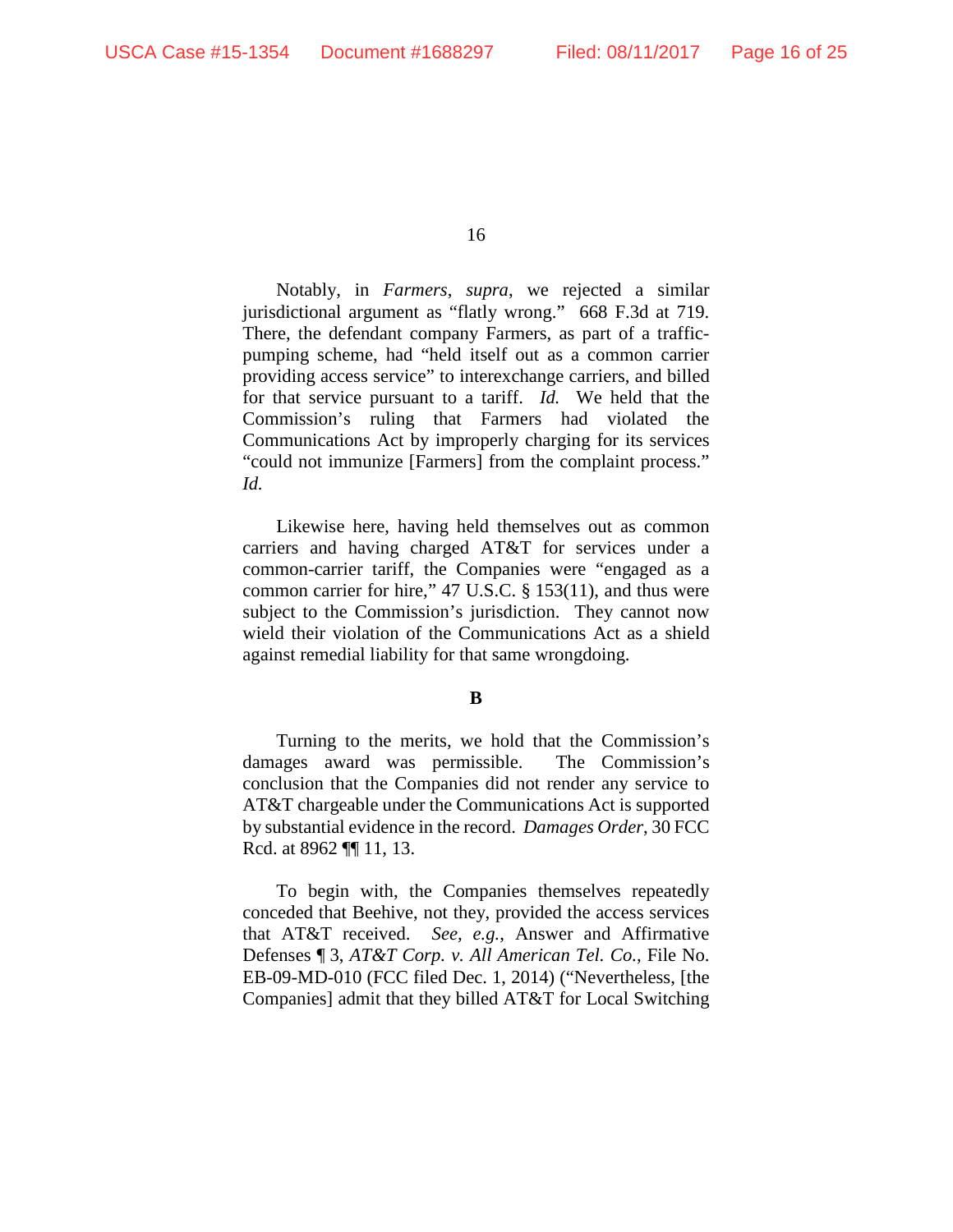service that was provided by Beehive[.]"); *id.* ¶ 57 ("[The Companies] admit that Beehive carried all traffic relevant to the case at bar, and was responsible for the routing and termination of the calls that AT&T's customers made to chat and conference service providers."); *id.* ¶ 59 ("[The Companies] admit that all of the traffic at issue was routed from AT&T to its point of termination in Beehive's facilities by Beehive.").

In addition, the Companies stipulated that the amount of the award—\$252,496.37—was the amount that AT&T had paid to the Companies for access services. *Damages Order*, 30 FCC Rcd. at 8962 ¶ 11.

Finally, the Commission reasonably concluded that the Companies were obligated to reimburse AT&T the amount that AT&T paid to them for what turned out to be no qualifying access service. There is nothing arbitrary or capricious about the Commission's decision that paying something for nothing that is properly chargeable under the Communications Act is a compensable harm.

The Companies argue that the proper measure of damages should have been AT&T's actual pecuniary loss, not the rate they paid. They contend specifically that AT&T failed to prove that it suffered an actual pecuniary loss because it received a connection service and, whether rendered by Beehive or the Companies, AT&T owed the same amount of money either way. Paying the Companies rather than Beehive directly thus took nothing extra out of AT&T's pockets.

The Companies are correct that AT&T bore the burden of showing both a violation of the law and "actual damages suffered as a consequence of such violation." *New Valley Corp. v. Pacific Bell*, 15 FCC Rcd. 5128, 5134 ¶ 14 (2000); *see*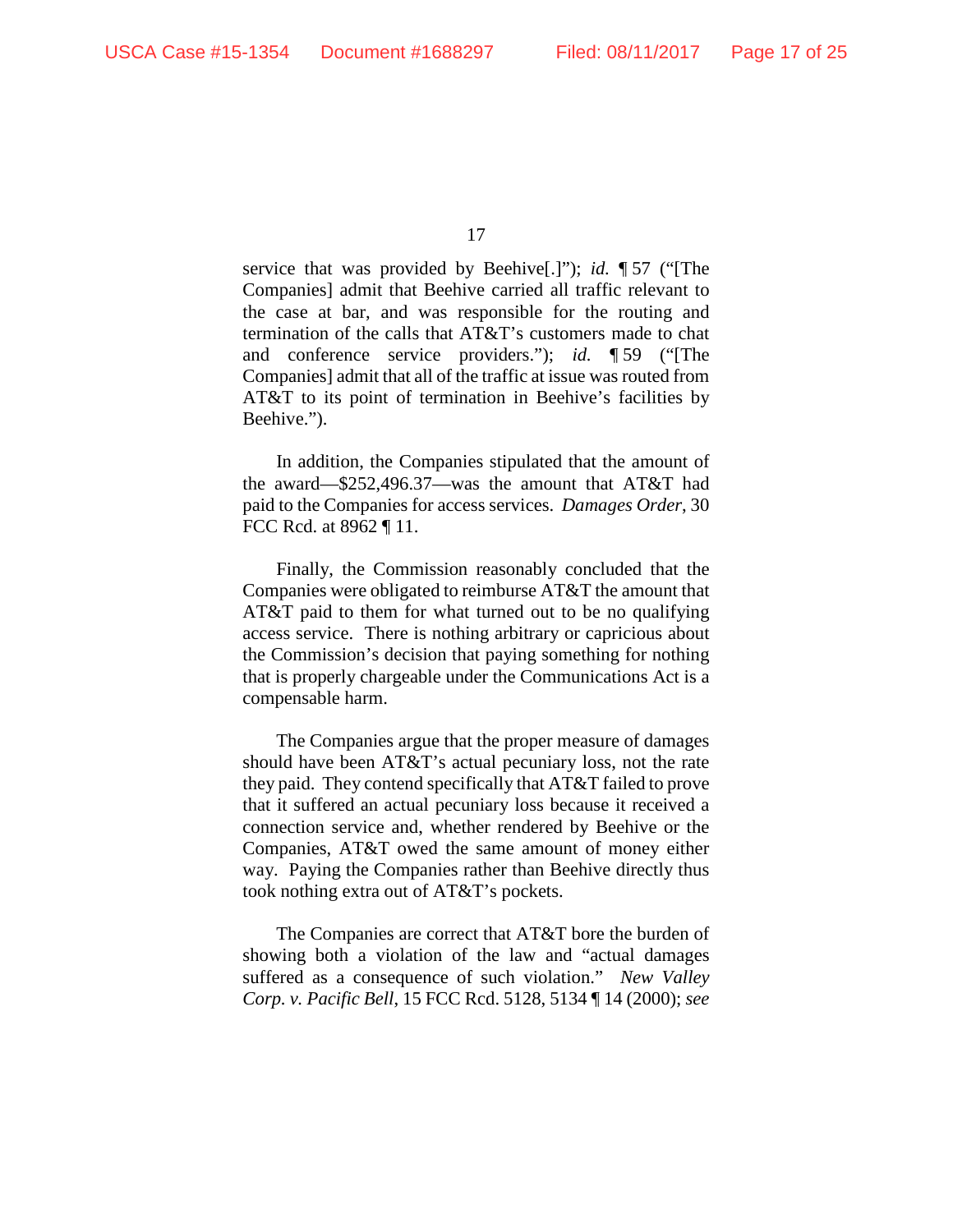*also Communications Satellite Corp.*, 97 F.C.C.2d 82, 91 ¶ 26 (1984) ("It is also well established that in a complaint proceeding, the complainant has the burden of proving both *the fact and the amount* of damages[.]").

But *New Valley* and *Communications Satellite* stand only for the proposition that the party seeking damages must prove a financial loss that was caused by the alleged violation. *See New Valley*, 15 FCC Rcd. at 5133 ¶ 12 (party had not proven how the defendant's failure to file tariff charges for services actually rendered had caused any injury); *Communications Satellite*, 87 F.C.C.2d at 92 ¶ 30 (party failed to show how its failure to win a Department of Defense bid was the proximate cause of any loss of profits).

AT&T met that burden. AT&T presented expert declarations evidencing the amount of money it paid the Companies for no actual access service authorized by the Communications Act, and the parties ultimately stipulated to that measure of damages. In addition, unlike *New Valley* and *Communications Satellite*, AT&T causally linked its damages to the Companies' traffic-pumping scheme, showing that, in the eyes of the Communications Act, they were sham entities that rendered no chargeable access services to AT&T.

The Companies' actual-loss argument, at bottom, reduces to the claim that its liability should be excused because AT&T might have owed Beehive those same access charges. The Commission, however, permissibly held the Companies financially responsible for the payments they received as a result of their own conduct. *See Damages Order*, 30 FCC Rcd. at 8958 ¶ 1 ("Because Defendants may charge only for services they actually provide, it would be unjust to allow them to retain the amounts AT&T paid.").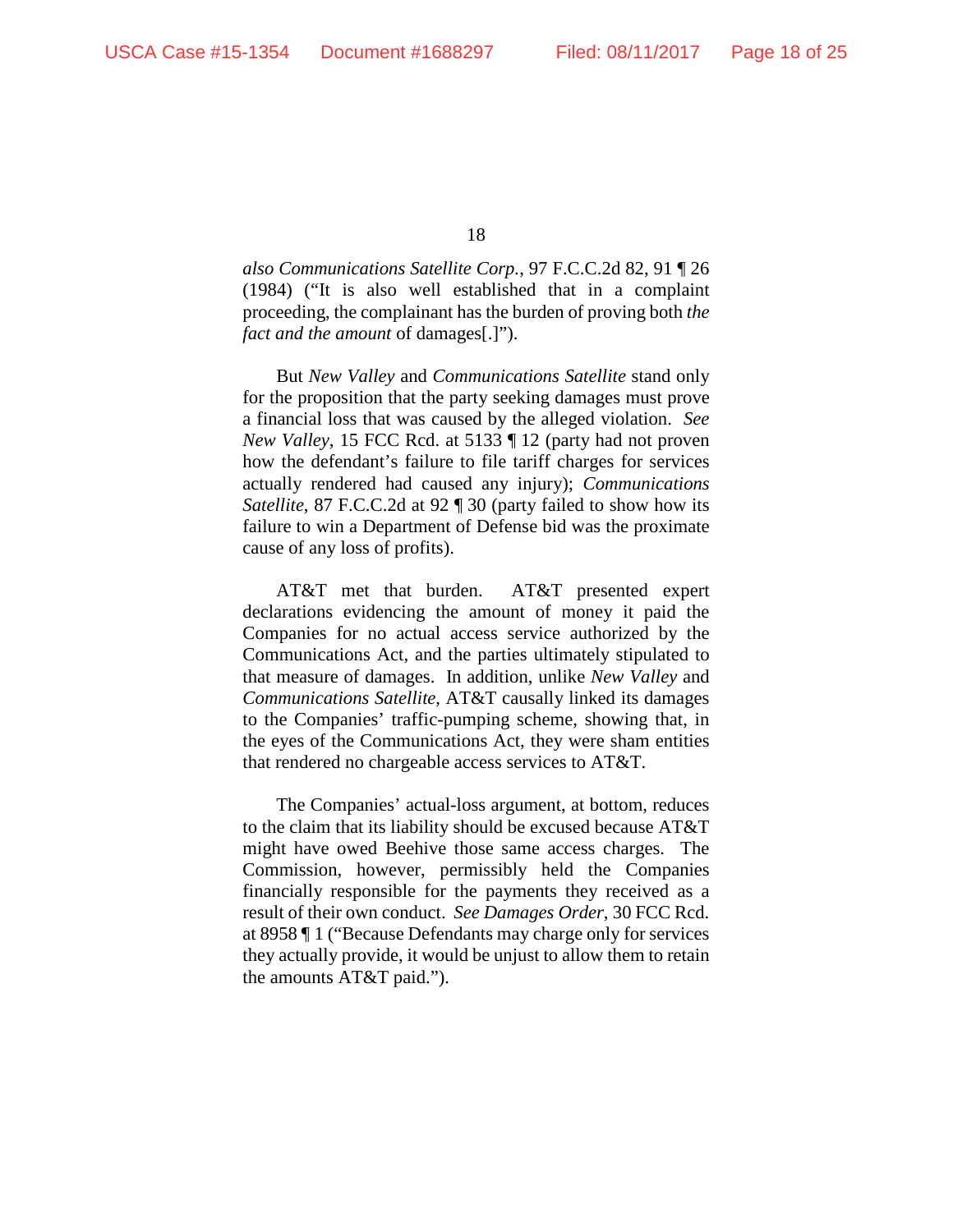## **C**

Finally, the Companies contend that the Commission improperly analyzed the merits of their state-law *quantum meruit* claims, which include a claim of unjust enrichment. Those state common law claims fall outside the Commission's wheelhouse, and are still pending before the district court. We agree that a few aspects of the Commission's decision have strayed beyond its authority, and hold that those portions are invalid to the extent that they speak to the merits of the Companies' state-law claims.

The controverted language in the Commission's liability order appears in two places. First, in responding to the Companies' assertion of an unjust enrichment defense to AT&T's damages claim, the Commission explained that the Companies had failed to show "that they may plead equitable defenses in a Section 208 complaint proceeding," *Damages Order*, 30 FCC Rcd. at 8963 ¶ 13. Fair enough. The problem is that the Commission went on to say that, "[e]ven assuming" such a common-law claim could be decided by the Commission, the Companies' unjust enrichment claim is without merit because the Companies had "failed to establish the necessary elements for unjust enrichment, because they did not provide a service to, or confer a benefit on, AT&T." *Id.*

Second, at the end of its decision, the Commission dismissed the remaining referred issues as moot—which included the *quantum meruit* claims, *see* Referral Order, *supra*, at Ex. A, ¶ 2—because the Companies "did not provide any service to AT&T." *Damages Order*, 30 FCC Rcd. at 8966 ¶ 21.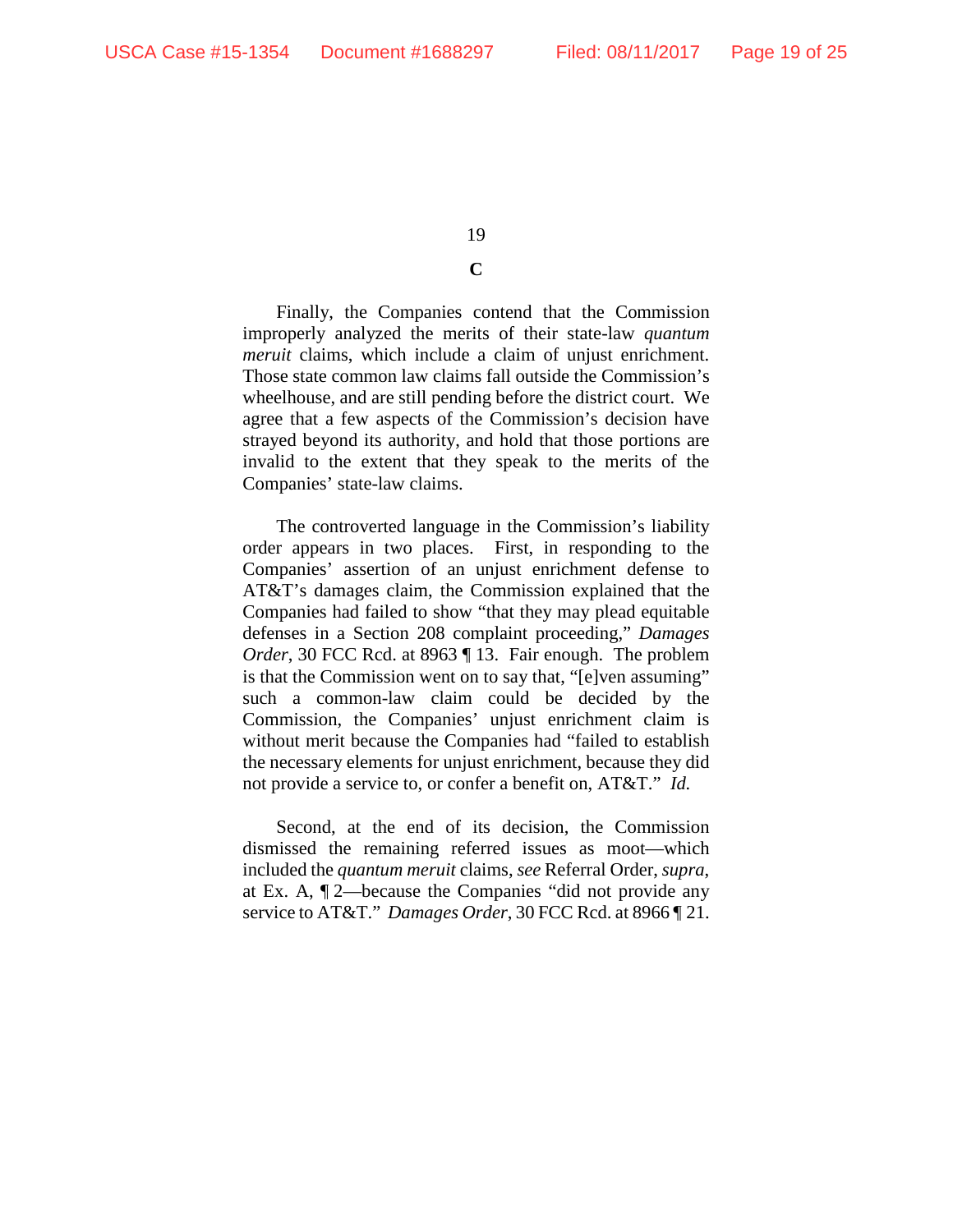Before proceeding to the merits of the Companies' challenge to those aspects of the Commission's decision, we must first address the Commission's threshold challenges to our ability to decide that question.

*First*, the Commission argues that the Companies lack standing to raise these arguments because the Commission's statements do not injure them. The Commission contends that the Companies will not be harmed by the decisional language unless the district court gives effect to it in its own proceedings.

To establish standing, the Companies must demonstrate either actual injury from the Commission's ruling, a "certainly impending" injury, or "substantial risk" of such an injury. *Susan B. Anthony List v. Driehaus*, 134 S. Ct. 2334, 2341 (2014). To have standing, then, the Companies must demonstrate a substantial risk that the district court will credit the Commission's determinations in resolving the Companies' common law claims. In this rather unique context, such a substantial risk of injury to the Companies exists because, going forward, the district court will be powerless to set aside any erroneous Commission determinations pertaining to their state-law claims. That is because the Hobbs Act vests exclusive jurisdiction to review final decisions of the Commission in the federal courts of appeals, not the district courts. 28 U.S.C. § 2342(1); *see also FCC v. ITT World Communications, Inc.*, 466 U.S. 463, 468 (1984) ("Exclusive jurisdiction for review of final [Commission] orders \* \* \* lies in the Court of Appeals."). Litigants "may not evade these provisions by requesting the District Court to enjoin action that is the outcome of the agency's order," even if the agency order is allegedly *ultra vires*. *ITT World Communications*, 466 U.S. at 468.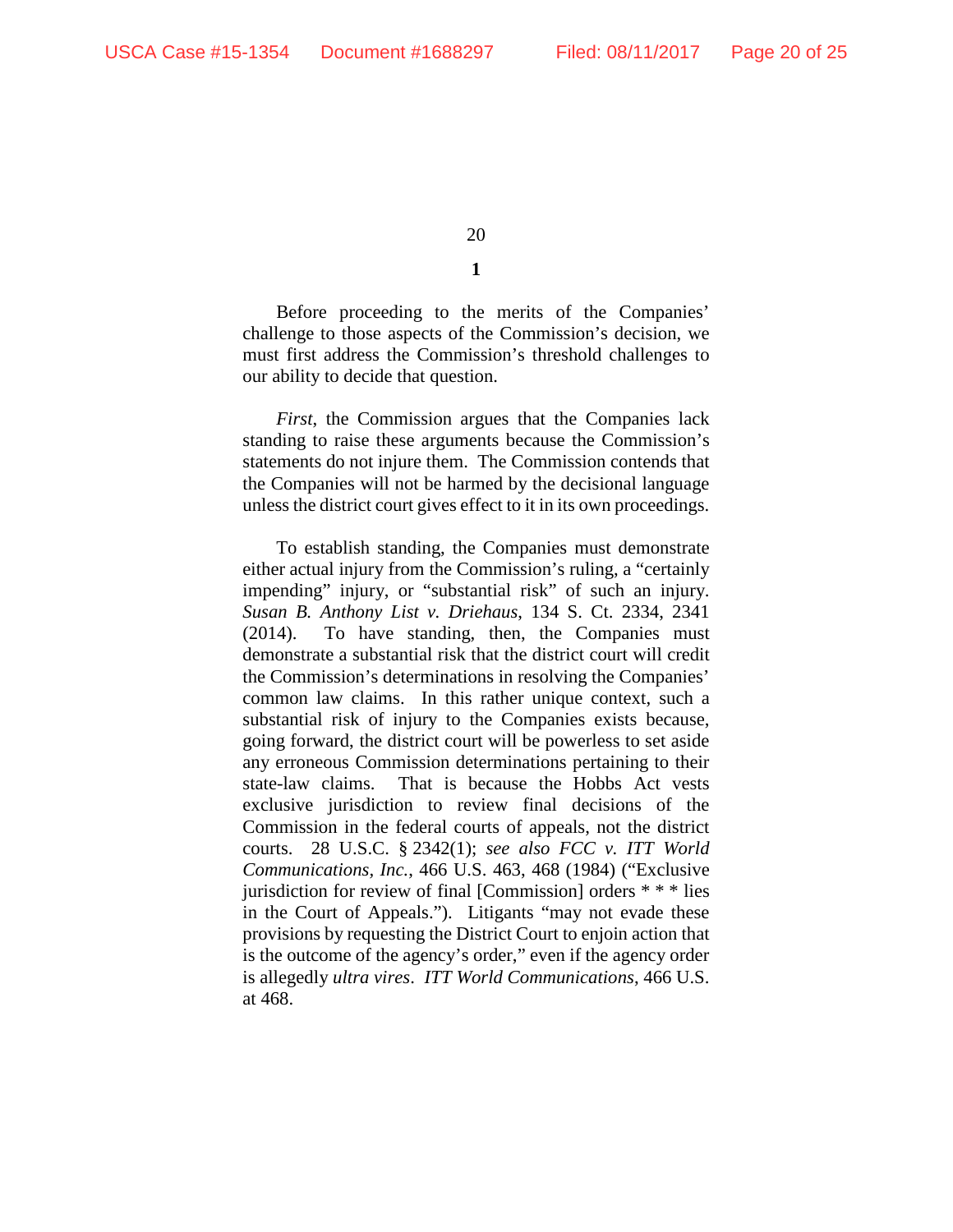As a consequence, once the primary jurisdiction referral is completed, the Companies will be powerless to challenge the merits of the Commission's decision before the district court, and the district court will be "without authority to review the merits of the [Commission's] decision." *Port of Boston Marine Terminal Ass'n v. Rederiaktiebolaget Transatlantic*, 400 U.S. 62, 69 (1970).

Given that, the Companies face a substantial risk that the district court would take the Commission's statements at face value and hold that the common law unjust enrichment claim is foreclosed. Because the Companies have no other avenue to challenge that asserted overreach by the Commission, they have standing to pursue that claim here.

*Second*, the Commission insists that the Companies' argument is foreclosed because they failed to file a petition for reconsideration raising their objection to the Commission addressing their common law claims. The filing of a petition for reconsideration is a "condition precedent to judicial review" whenever a party "relies on questions of fact or law upon which the Commission  $***$  has been afforded no opportunity to pass." 47 U.S.C. § 405(a). Accordingly, those who wish to challenge a Commission decision must ensure that the Commission is afforded "a fair opportunity to review the arguments" before raising them in court. *BDPCS, Inc. v. FCC*, 351 F.3d 1177, 1183 (D.C. Cir. 2003).

We do not, however, require that the issue be raised with "[a]bsolute precision," and "judicial review is permitted so long as 'the issue is necessarily implicated by the argument made to the Commission.'" *EchoStar Satellite LLC v. FCC*, 704 F.3d 992, 996 (D.C. Cir. 2013) (quoting *Time Warner Entm't Co. v. FCC*, 144 F.3d 75, 80 (D.C. Cir. 1998)); *see also*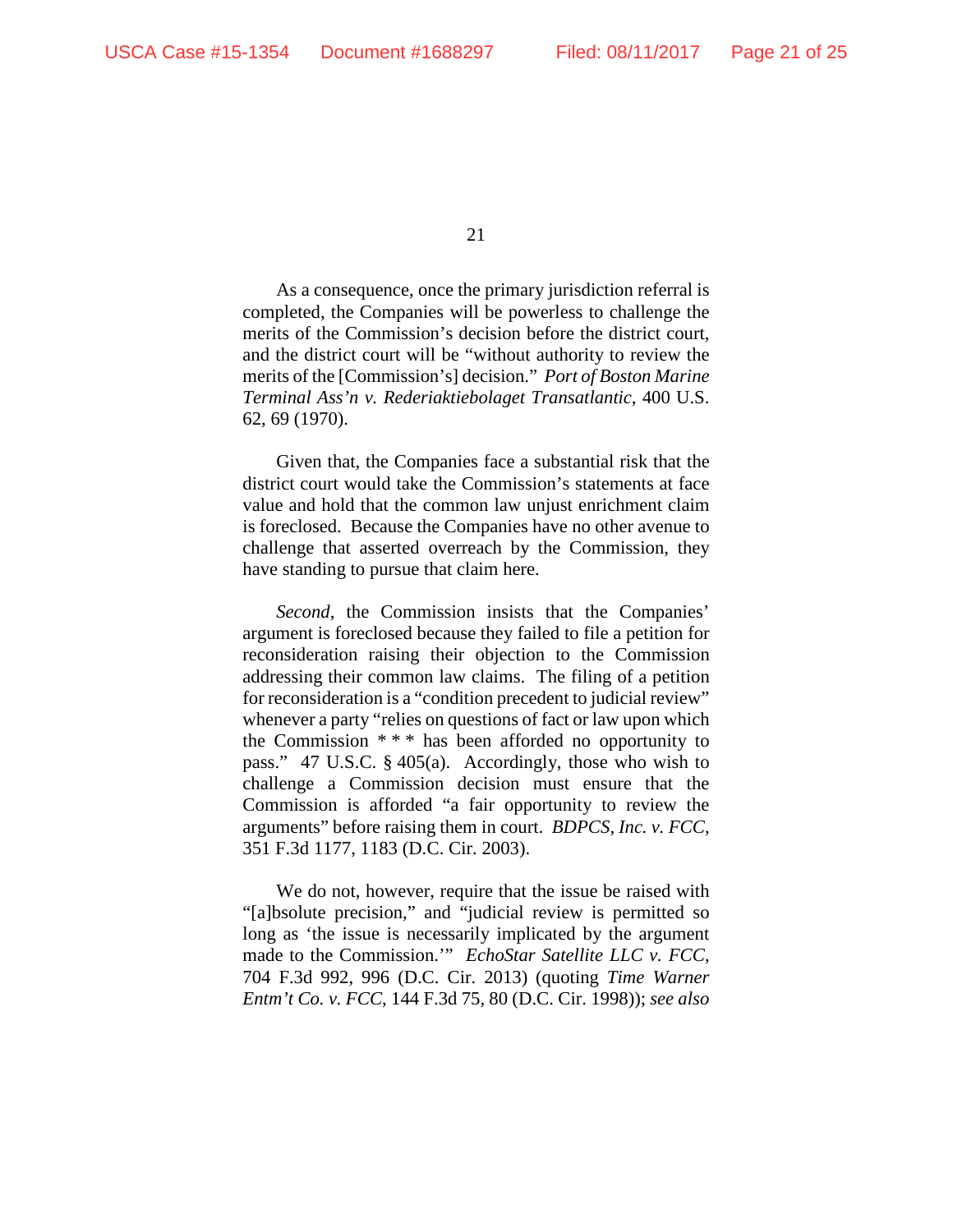*Sprint Nextel Corp. v. FCC*, 524 F.3d 253, 257 (D.C. Cir. 2008) ("The pith of the test is this: 'the argument made to the Commission' must 'necessarily implicate[]' the argument made to us.") (alteration in original; citation omitted).

Here, the Companies (as well as AT&T) repeatedly argued to the Commission that it lacked the authority to address the state-law claims. The Companies pointed out that "the possible merits of their equitable claims" were "not before the Commission in the instant proceeding, as AT&T admits in footnote 87, and so are irrelevant." Answer and Affirmative Defenses, *supra*, ¶ 78. Doubling down, the Companies added that "the Commission lacks authority to hear [their] claims for damages against AT&T, as a non-carrier," and that "[t]o the extent AT&T has arguments for the SDNY court, it should make them there, and not in this proceeding." *Id.* ¶ 88.

AT&T agreed. *See* Supplemental Complaint of AT&T Corp. for Damages ¶ 77 n.87, *AT&T v. All American Tel. Co.*, File No. EB-09-MD-010 (FCC filed Oct. 24, 2014) ("[T]he Commission does not generally have jurisdiction to address the merits of any particular state law quasi-contract claim[.]"); Reply Legal Analysis in Support of Supplemental Complaint at 33, *AT&T Corp. v. All American Tel. Co.*, File No. EB-09- MD-010 (FCC filed Dec. 22, 2014) ("[T]he Commission should not decide the merits of any state law claim[.]"); *see also Bartholdi Cable Co. v. FCC*, 114 F.3d 274, 280 (D.C. Cir. 1997) ("[Section] 405 does not require that the party seeking judicial review of an issue be the party that provided the Commission with opportunity to pass on the issue.").

Because the Commission was afforded a full and fair opportunity to consider its treatment of the state-law claims and was fully apprised of the Companies' position, Section 405(a) is no bar to reaching the merits. *See, e.g.*, *Sorenson*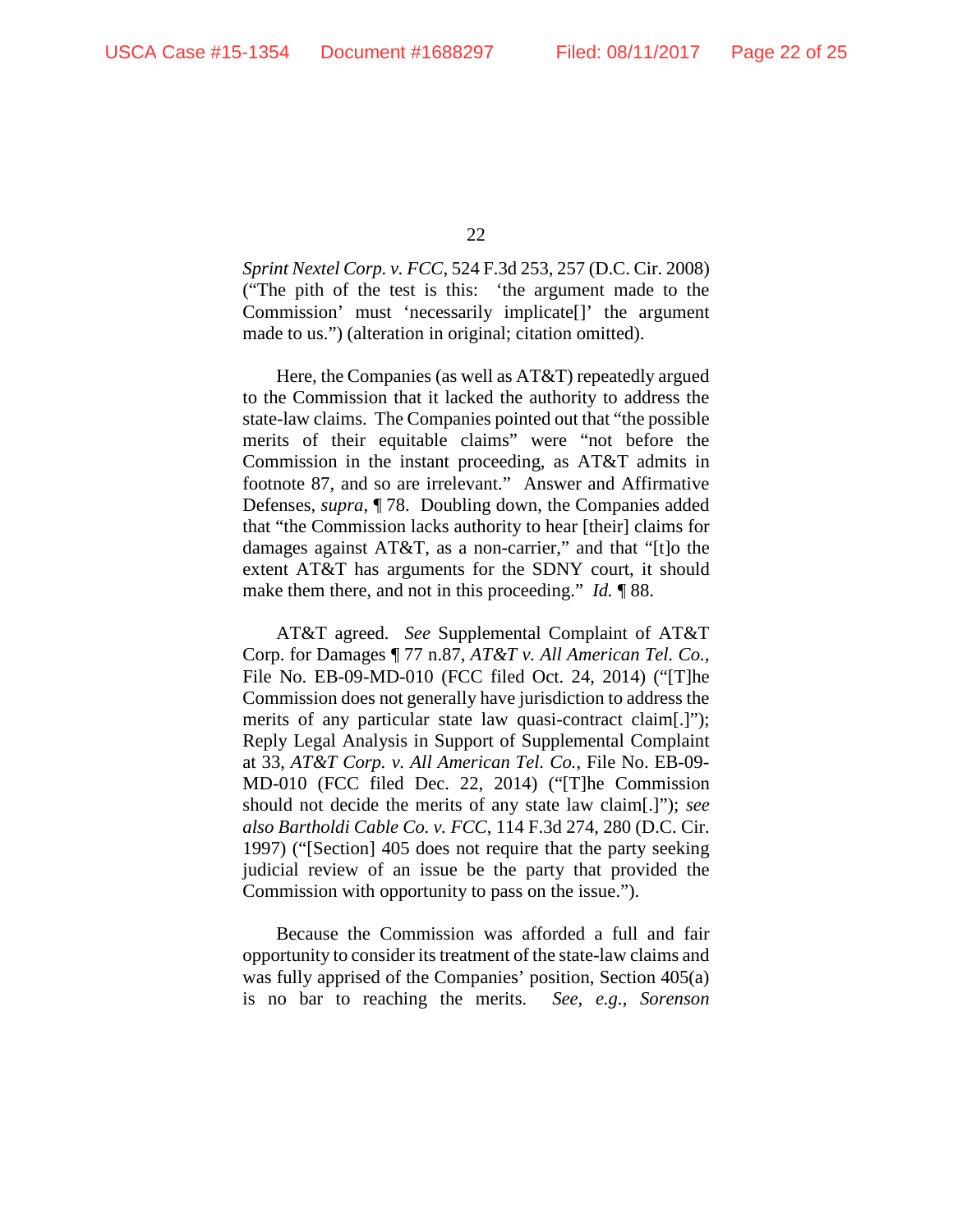*Communications, Inc. v. FCC*, 765 F.3d 37, 50 (D.C. Cir. 2014) (issue is ripe for review when "the Commission had an 'opportunity to pass' upon the question of fact or law raised in the petition" even if no petition for reconsideration was filed) (citation omitted). [4](#page-22-0)

**2**

The Companies are correct that the Commission lacked the legal authority to discuss the merits of their state-law *quantum meruit* claims. Congress has vested the Commission only with the authority to address allegations of actions taken "in contravention of" the Communications Act. 47 U.S.C. § 208(a). A state common law claim, by definition, does not arise under or state a violation of the Communications Act, and thus falls outside the scope of the Commission's jurisdiction.

In addition, the Companies' state-law claims seek to determine the rights of a carrier against a customer: the Companies want the district court to order AT&T to pay them for services allegedly rendered. But for more than half a century, the Commission has held that it lacks jurisdiction to "determin[e] \* \* \* the carrier's rights against a subscriber[.]" *Thornell Barnes Co. v. Illinois Bell Tel. Co.*, 1 F.C.C.2d 1247, 1275 (1965); *see also AT&T Corp. v. Bell Atl.-Pa.*, 14 FCC

<span id="page-22-0"></span> $4$  Prior decisions of this court have held that Section  $405(a)$ "constitutes 'an exhaustion requirement, rather than \* \* \* a jurisdictional prerequisite.'" *M2Z Networks, Inc. v. FCC*, 558 F.3d 554, 558 (D.C. Cir. 2009) (citation omitted; alteration in original); *see also Southern Indiana Broadcasting, Ltd. v. FCC*, 935 F.2d 1340, 1342 (D.C. Cir. 1991) ("[W]e have treated this as an 'exhaustion' requirement, rather than a jurisdictional prerequisite, and have allowed exceptions[.]"). In any event, for the reasons given, the briefing by both the Companies and AT&T fairly presented the issue to the Commission.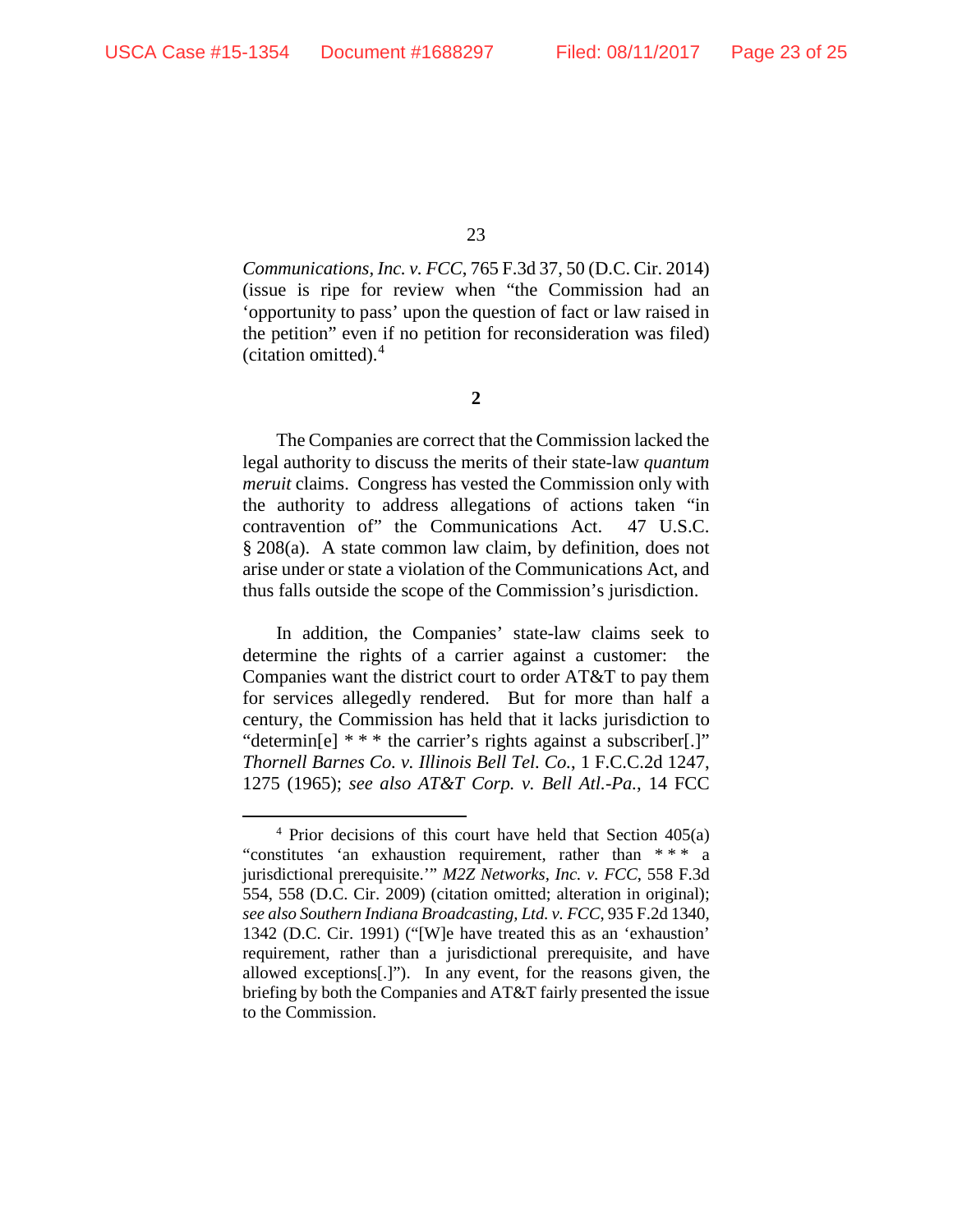Rcd. 556, 599 n.240 (1998) (the Commission has "no authority" to conduct "adjudications of carrier's rights against their customers"). Indeed, the Commission here dismissed the Companies' complaint against AT&T for that very reason. *All American Tel. Co.*, 26 FCC Rcd. at 726 ¶ 10. And we have previously affirmed and enforced this limitation on the Commission's jurisdiction. *See MCI Telecomms. Corp. v. FCC*, 59 F.3d 1407, 1417 (D.C. Cir. 1995) (vacating portion of a Commission order that "involve[d] a determination of the carrier's rights against a [customer], over which this Commission has no jurisdiction") (second alteration in original) (quoting *Thornell Barnes Co.*, 1 F.C.C.2d at 1275  $\P(67)$ .

Accordingly, the Commission's discussion of the Companies' ability to satisfy the "necessary elements for unjust enrichment," *Damages Order*, 30 FCC Rcd. at 8963 ¶ 13, and its determination that the *quantum meruit* claims referred to the Commission were "moot[ed]" by the Commission's decision that the Companies "did not provide any service to AT&T," *id.* at 8966 ¶ 21, were improper and *ultra vires* to the extent that they addressed the Companies' state-law claims. The Companies' petition for review is granted only with respect to those aspects of the decision that reached beyond the Commission's statutory authority. The merits of the Companies' state-law claims must be decided by the district court in the first instance.<sup>[5](#page-23-0)</sup>

\* \* \*

<sup>24</sup>

<span id="page-23-0"></span> <sup>5</sup> Because the Commission's order does not reach the question of whether the Communications Act preempts the Companies' statelaw claims, that question also remains open for the district court to address in the first instance.